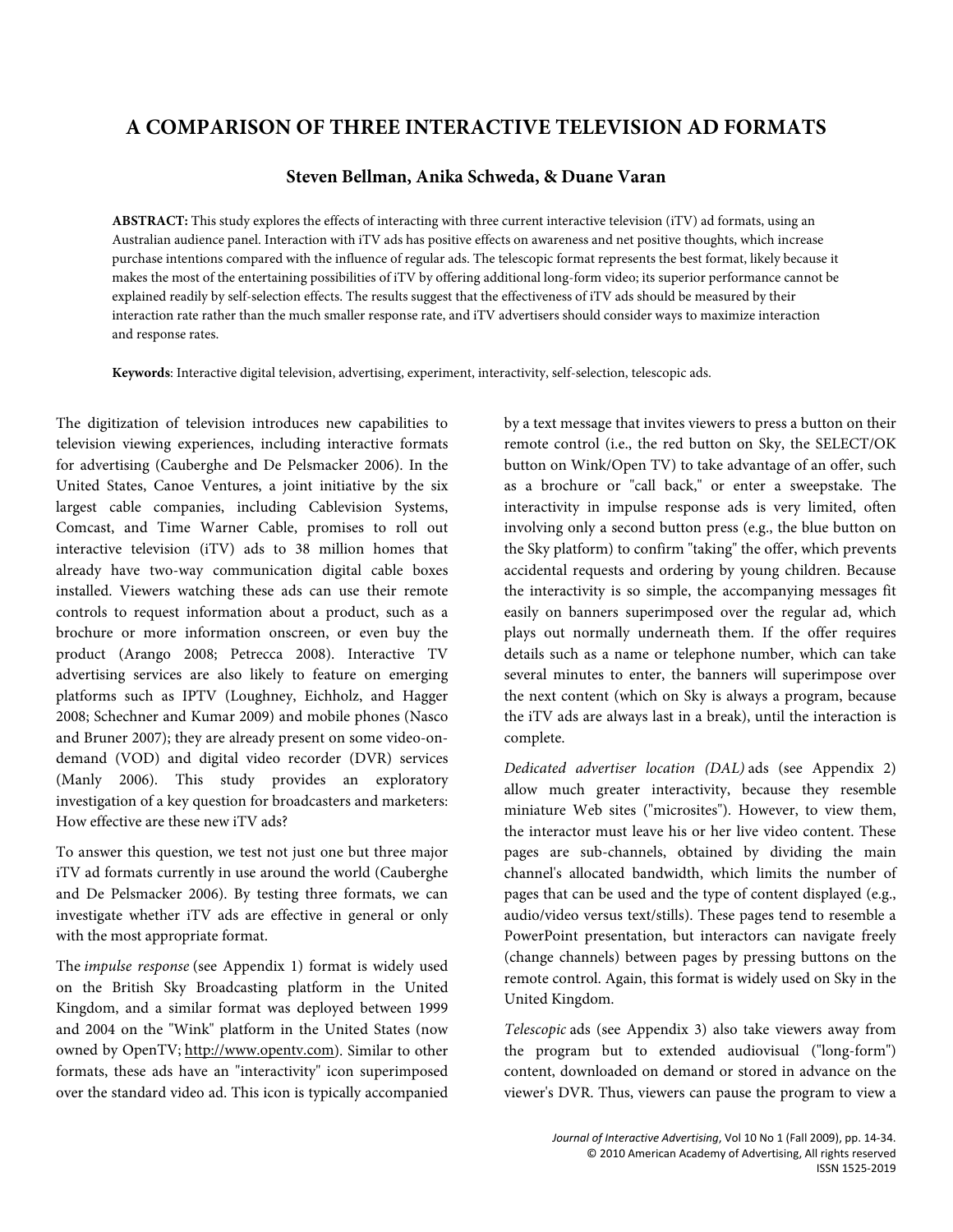telescopic ad and not miss anything. This format is similar to TiVo's "showcase" (Harmon 2003) and was introduced in the United Kingdom by Sky as the VAL (video advertiser location) in late 2007 (McLachlan 2009). Examples of all three formats can be viewed on the Sky Media (2009) Web site.

We compare the effectiveness of these three iTV ad formats in two ways. First, we assess their interaction rates. The main benefit of iTV ads for advertisers is their ability to generate timely responses from self-qualifying prospects (Marcus 2008). Responding to TV ads is more attractive to viewers when they can do so without missing any content, so response rates tend to be higher for iTV ads than for traditional free phone call ads, which are also more expensive to implement (Harvey 2004; Schreiber 2008). Similar to previous studies (e.g., Levy and Nebenzahl 2006, 2008), we investigate how much the interaction rate may depend on involvement with the product, which is a measure of how qualified the respondent is. The performance of iTV advertising campaigns can be gauged by their ability to select a target audience for the campaign, namely, those viewers who are most interested in the advertised product (Marcus 2008).

Second, we measure the effects of iTV ads on awareness and persuasion. The ability of iTV ads to generate responses from qualified prospects may be all that advertisers consider, but just as Web banner ads do more than generate click-through actions, iTV ads might do more than more than simply "harvest" consumers already sold on the brand by other forms of advertising (cf. Loughney, Eichholz, and Hagger 2008). Intuitively, interactors should be more interested in the product but after interacting also be more aware of the advertised brand, with more favorable attitudes and intentions toward it, than non-interactors. These differences provide useful checks of how well an iTV ad selects useful respondents. However, we go beyond simple checks to explore whether any of these potential positive effects may be due to interaction with the ad. If interaction with iTV ads has positive effects on awareness and persuasion, iTV ads could be designed and tested to maximize these effects and thus occupy an even more important role in the advertising mix.

We measure awareness using ad recall and persuasion by brand purchase intentions. These important measures of effectiveness for regular TV ads are also critical for noresponse iTV ads, such as those that provide information or games. One-third or more of interactions with iTV ads that make offers are no-response interactions; that is, the offer does not get accepted (Harvey 2004). Is it possible that these "failed"

interactions have a positive benefit for the advertiser? Case studies by Sky suggest that interaction with iTV ads may influence awareness and persuasion, even when the offer is not accepted. For example, half of the interactors not interested in Dulux paint prior to an interaction said afterward that they were likely to purchase the brand (Sky Media 2009). Scanner data from Sky's viewer panel, SkyView, also shows an increase in purchasing after interaction, across product categories (McLachlan 2009). Controlled lab studies also reveal that iTV ads increase awareness, brand attitude (Bellman, Pribudi, and Varan 2004; Cauberghe and De Pelsmacker 2008c), and behavioral intentions (Reading et al. 2006).

We test for the persuasive effect of iTV ads using a measure recommended for ad testing by Rossiter and Percy (1997) that conveniently combines awareness and intention in one number: weighted purchase intention, or awareness  $\times$ intention. Greater awareness increases sales only if purchase intentions are favorable, and higher purchase intentions increase sales only if consumers can remember the brand (Ehrenberg, Barnard, and Scriven 1997). Note that we measure intention to purchase rather than actual purchasing (Jensen 2005; Johnson 2006; Petrecca 2008), as others have done with iTV ads (Levy and Nebenzahl 2008). We choose this measure not only to compare iTV ads with regular ads but also because iTV purchase ads are still very rare in the field; only 1% of Wink ads, and no Sky ads at all, have been purchase ads.

In the next section, we develop research questions about why viewers might interact with iTV ads and why interaction with iTV ads generally, or some iTV ad formats rather than others, might be associated with a positive effect on purchase intentions. We also offer a brief discussion of the method we use to differentiate self-selection response effects from the potentially positive effects of interaction. We then describe our experiment and report its results. Finally, we conclude with a discussion of the implications of our study for advertisers and further research.

# **LITERATURE REVIEW**

Cauberghe and De Pelsmacker (2006, p. 23) define interactive digital television as "a group of technologies that gives users the possibility to take control over their TV experience, enabling interactivity with the content." The key term in this definition is "interactivity." In this section, we develop seven research questions about what drives viewers to interact with iTV ads and what effects might result from interactivity.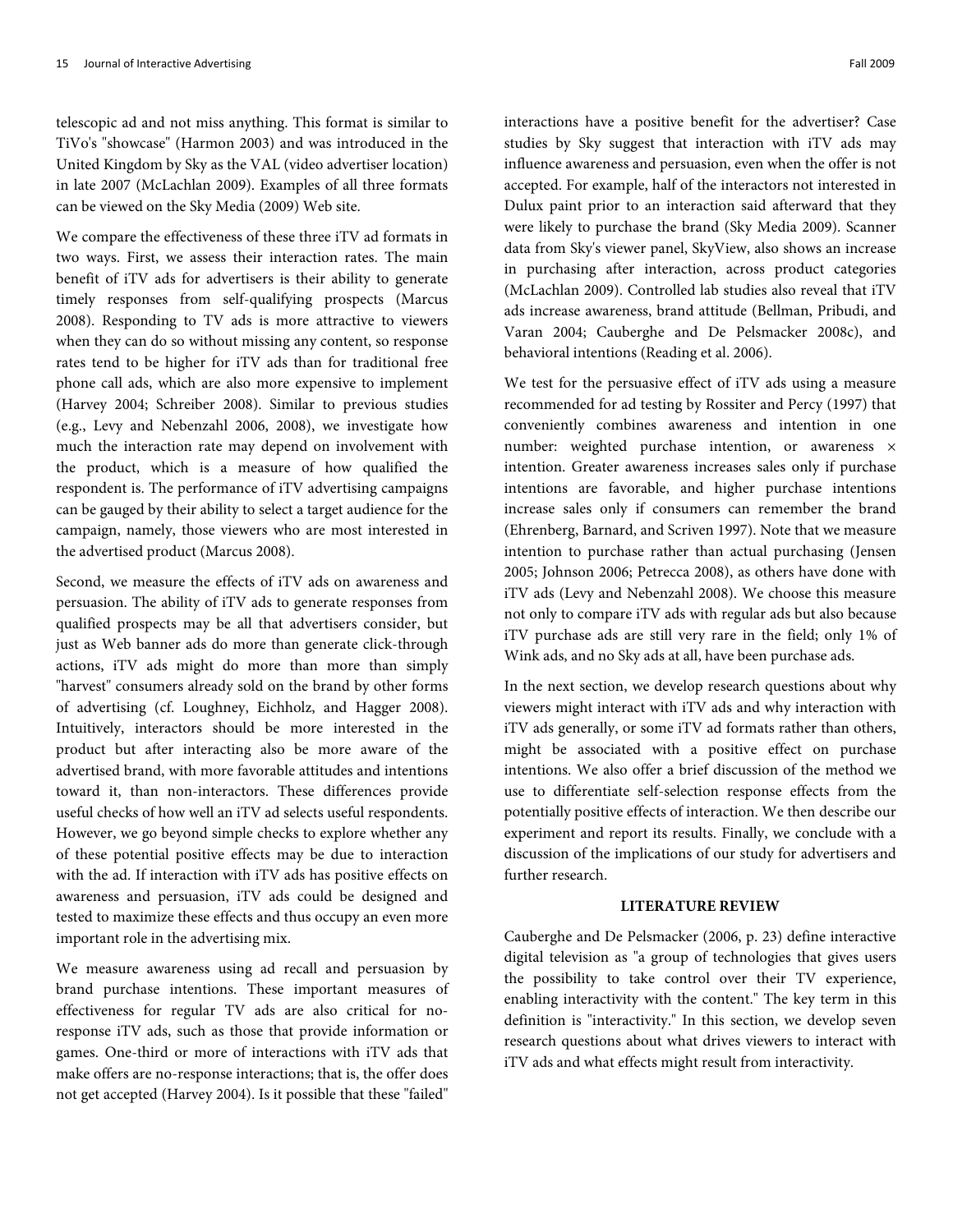#### **Product Category Involvement**

For advertisers, one of the most useful aspects of iTV ads is their ability to "cherry pick" the viewers most interested in buying the advertised product. Product category involvement increases the personal relevance of ads for that category (Rothschild 1979), especially when a person is "in the market" (Richins and Bloch 1986), which makes it more likely that ads will be processed more extensively (Celsi and Olson 1988; Greenwald and Leavitt 1984; Petty, Cacioppo and Schumann 1983) and that viewers will want to click on an interactive ad to find out more about the advertised brand (Mathwick and Rigdon 2004; Yang et al. 2006).

But what if iTV ads could collect responses from viewers who were not as involved with the product category? This capability would spread the potential benefits of interacting to those viewers who could be most affected by it, that is, those not already sold on the advertised brand by information they already have. Levy and Nebenzahl (2006, 2008) repeatedly find that higher product category involvement is positively associated with interacting with iTV ads, though they measure product involvement *after* the interaction, which implies it could have been an effect rather than a cause of interactivity. The effects of ad execution variables, such as the use of comparative advertising (Pechmann and Esteban 1993), are especially strong at moderate levels of involvement, at which they can function as both peripheral and central cues. The presence of interactive enhancements, which can serve as peripheral or central cues (Liu and Shrum 2009), also might have a similarly compelling effect at moderate or even lower levels of prior product category involvement. Recently, Liu and Shrum (2009) manipulated message involvement using a sample that varied in product involvement and found that even low message involvement participants interacted to some extent, though significantly less than high message involvement participants. These findings suggest that though there is undoubtedly a positive correlation between product category involvement and the extent of interactivity, minimal interactivity, such as pressing a button on a TV remote control, might occur at a low threshold of involvement. Our first research question sets out to explore this possibility:

**RQ1**: Can iTV ads generate interactions from viewers who are not highly involved with the advertised product category?

#### **Effects of Interactivity on Awareness and Persuasion**

Research into interactivity and its effects has been plagued by vagueness and inconsistency in the definition of what, exactly, "interactivity" is (Bucy and Tao 2007; Rafaeli and Ariel 2007). Nevertheless, various studies demonstrate that the availability of interactive features, such as hyperlinks, search engines, and messaging capabilities, give rise to perceptions of interactivity, which fully mediate the influence of objectively measured interactivity on measures of communication effects, such as evaluations of a Web site (Song and Zinkhan 2008; Wu 2005). Ratings of perceived interactivity appear to measure the distance between the current interaction and the "gold standard" for interactivity: face-to-face conversation (Rafaeli and Ariel 2007; cf. Bucy and Tao 2007). Various dimensions of perceived interactivity include active control, two-way communication, and synchronicity (Liu 2003; Liu and Shrum 2002; see also Johnson, Bruner, and Kumar 2006; Sohn and Lee 2005), though all these subdimensions are characteristic of face-to-face conversation (Rafaeli and Ariel 2007). Like a good teacher, interactive stimuli identify the points that need to be learned and can repeat them until the receiver knows them by heart (Schaffer and Hannafin 1986). Like a persuasive salesperson, interactive stimuli can identify and answer objections, increase the expected value of desired outcomes, bolster the customer's belief the outcomes are possible, and adapt goals to the stage of the behavior-change process (Cassell, Jackson, and Cheuvront 1998). Moreover, the consistency, persistence, and access to data associated with computerized applications give them the potential to be better teachers and more persuasive salespeople than human interactors (Fogg 2003).

At a minimum, the addition of interactive opportunities to a video advertisement should clarify its key points for passive, low-involvement viewers (Schaffer and Hannafin 1986), who have limited capacity to comprehend audiovisual experiences (Lang 2000). This identification of key points and goals (Janiszewski 1998) and the need to be prepared to act on them should motivate the application of extra resources to make more capacity available for encoding, storage, and retrieval of key points (Cauberghe and De Pelsmacker 2008b; Lang 2000; Lustria 2007). Similar to motivated message processors generally (MacInnis, Moorman, and Jaworski 1991), interactors should process the ad more deeply (Liu and Shrum 2002; Sundar and Kim 2005) and generate more thoughts about the ad (Celsi and Olson 1988; Sicilia, Ruiz, and Munuera 2005). The longer experiences offered by iTV ads also offer more time for elaborating on the ad's message (Cauberghe and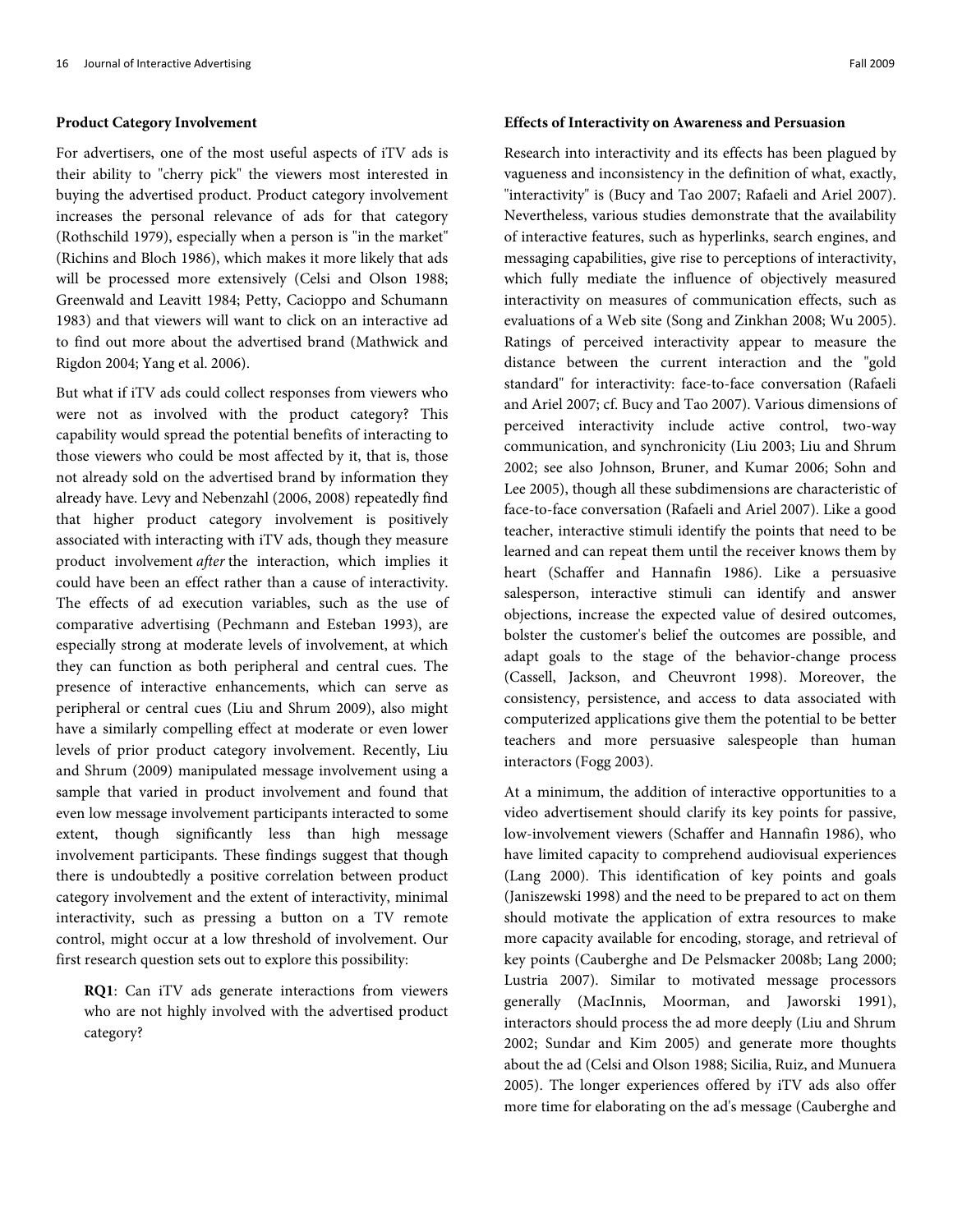De Pelsmacker 2008c), similar to the thinking space created by the repetition of regular ads (Cacioppo and Petty 1979; Campbell and Keller 2003). Greater elaboration and more thoughts about the key points in the ad will offer more opportunities to rehearse them, so that they are more likely to be recalled (Cacioppo and Petty 1979; Greenwald and Leavitt 1984). Therefore, we investigate whether interactors with iTV ads generate more thoughts about the ad and therefore have a higher level of ad recall than non-interactors, as well as compared with viewers of regular TV ads.

**RQ2**: Can interaction with iTV ads increase thinking about the ad and ad recall?

A rule of thumb used by media planners suggests three exposures to a regular ad are necessary to communicate its message and maximize its effectiveness (Krugman 1972; Naples 1997), especially when advertising unfamiliar (Jones 1997) or low-involvement (Katz 2007) brands. With audience fragmentation and TV ad avoidance increasing, achieving this goal is more and more difficult. Previous research shows that a single interaction with a DAL iTV ad can deliver the same levels of awareness as three exposures to a regular ad (Bellman, Pribudi, and Varan 2004). In our third research question, we consider whether this new rule of thumb applies across iTV ads generally:

**RQ3**: Do interactors with iTV ads exhibit a level of ad recall equal to or greater than the level of ad recall associated with three exposures to a regular TV ad?

Generating more thoughts about the ad is unlikely to encourage buying if all these thoughts are negative. The overall evaluation of the advertised brand depends on how many positive thoughts get generated, relative to negative thoughts (Cacioppo and Petty 1979; Sicilia, Ruiz, and Munuera 2005). Usually, an excess of positive thoughts is summarized by a positive attitude toward the ad; in the absence of any prior information about the brand, a positive attitude toward the ad generally is predictive of a favorable brand attitude and purchase intentions (Brown and Stayman 1992; MacKenzie and Lutz 1989). Therefore, we propose the following research question:

**RQ4**: Does interaction with an iTV ad increase net positive thoughts about the ad?

We further consider whether interaction with iTV ads has a positive effect on sales (estimated using weighted purchase intention), which seems likely if the answers to our previous research questions are positive. That is, interactors with iTV

ads should be more aware of the advertised brand than noninteractors and generate more net positive thoughts about the brand. Then,

**RQ5**: Can interaction with an iTV ad increase the probability of purchasing the advertised brand?

Evidence in support of this hypothesis comes from previous studies by Cauberghe and De Pelsmacker (2008c), who find a positive effect of interactivity on attitude toward the brand, and Sundar and Kim (2005), who reveal that purchase intentions increase in line with higher levels of interactivity.

### **Potential Differences Between iTV Ad Formats**

As well as testing for a generally positive effect of interaction with iTV ads on awareness and persuasion, we are interested in testing the relative effectiveness of the three main iTV ad formats. Previous research identifies an "interactivity paradox" (Bucy 2004), such that adding interactivity can generate negative and positive thoughts, resulting in an inverse Ushaped effect (Cauberghe and De Pelsmacker 2008b; Liu and Shrum 2009; Sundar, Kalyanaraman, and Brown 2003). At low to moderate levels, interactivity allows consumers to control the information flow; thus, "customer needs are uncovered, met, modified, and satisfied" (Bezjian-Avery, Calder, and Iacobucci 1998, p. 23). But at higher levels of available interactivity, the advantages of access to the right pieces of information may come at the cost of more time and effort (Rogers 1986), as well as the need to split resources across two tasks: comprehension and navigation (Yeung, Jin, and Sweller 1997). Therefore, when Ariely (2000) increases the demands on available processing capacity, he finds negative effects of greater control over the information flow.

Our comparisons among the three formats focus on the DAL (microsite) format, which is closest to Web site interactivity and the most expensive to buy (Sky Media 2009). We explore whether the DAL format, with its greater ability to provide a customized flow of information, enables interactors to process the content of an iTV ad more deeply and generate more thoughts about the ad. Because DAL navigators can select the pages of content they need to see, more thoughts may be positive rather than negative. Therefore, DAL ads may be more persuasive than the other two formats, as measured by weighted purchase intention.

However, interacting with the DAL format may generate more negative thoughts than interacting with the other two formats, for several reasons. First, the DAL experience is not "as engaging and genuinely interactive as web advertising"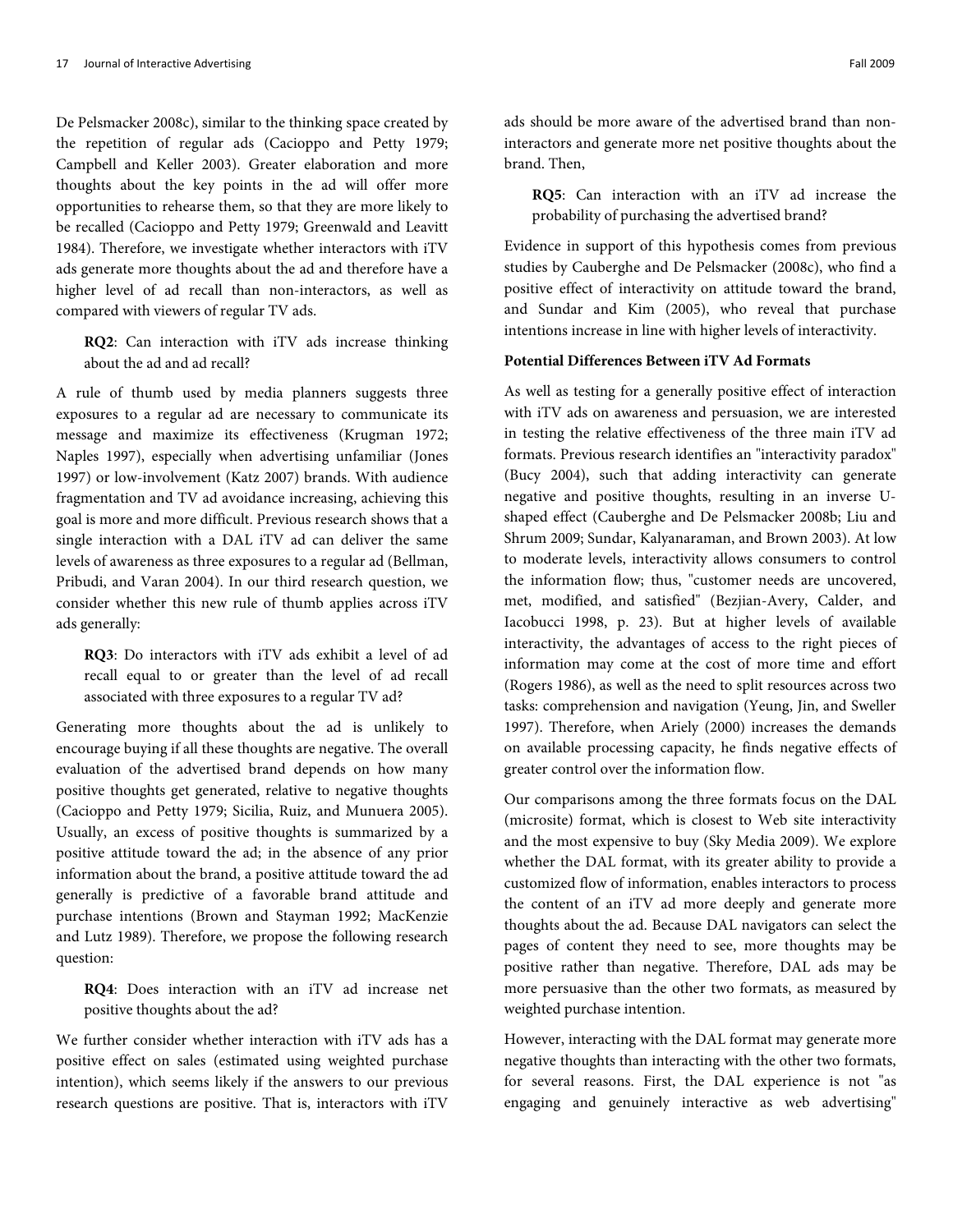(McLachlan 2009, p. 28). If DAL ads cannot match interactors' expectations, they may rate these interactive ads less favorably (Sohn, Ci, and Lee 2007). Second, the return delivered by DAL pages may not balance the effort required to retrieve it, especially for "lazy interactors"-a description that likely fits iTV viewers, who use a remote control to navigate rather than a mouse or a keyboard (Jensen 2005). An excess of negative over positive thoughts will generate a negative attitude to the ad and therefore a less favorable brand attitude and purchase intentions, especially if the brand is unfamiliar (Brown and Stayman 1992), as all the brands we test are. With the following research question, we investigate how DAL ads compare with the other two iTV ad formats:

**RQ6**: Do interactors with DAL iTV ads (a) generate more thoughts about the ad, (b) have higher levels of ad recall, (c) have more net positive thoughts, and (d) exhibit a higher probability of buying the advertised brand, compared with interactors with the two other iTV ad formats, impulse and telescopic?

Prior research suggests that telescopic ads can be more effective than regular ads (Reading et al. 2006), but we have no prior studies on which to base expectations about how they will compare with impulse response ads. Both formats offer relatively limited interactivity, which still should increase the motivation to process the key points of the ad and therefore ad memorability (Cauberghe and De Pelsmacker 2008b; Schaffer and Hannafin 1986). However, the long-format video experience delivered by telescopic ads may provide more time to process the ad (Singh and Cole 1993), allow more space to elaborate on the ad's message (Cacioppo and Petty 1979), and potentially provide "vicarious product experiences," similar to those that give long-form infomercials an edge over 30-second ads (Singh, Balasubramanian, and Chakraborty 2000). We ask, therefore, whether telescopic ads are more effective than impulse ads:

**RQ7**: Do interactors with telescopic iTV ads (a) generate more thoughts about the ad, (b) have higher levels of ad recall, (c) have more net positive thoughts, and (d) exhibit a higher probability of buying the advertised brand, compared with interactors with impulse iTV ads?

# **METHOD**

We use a controlled experiment to test the effects of interaction with three currently employed iTV ad formats, using an audience panel recruited through newspaper advertisements and direct mail from the general public in an Australian city. This study was carried out during March-May 2005 as the first of a series of proprietary studies investigating future trends in television advertising and programming, sponsored by a global consortium of companies, including television networks, media buyers, and advertisers [\(http://www.beyond30.org/](http://www.beyond30.org/)). This balance of interests helps ensure the independence of the research.

### **SAMPLE**

This study was conducted in Australia to take advantage of a well-equipped audience research laboratory with eight years of experience in developing and testing interactive TV applications. The obvious disadvantage of using an Australian panel is that it contains no U.S. consumers. But Australia is culturally similar to the United States (e.g., on Hofstede's [1980] individualism-collectivism index, Australia scores 90  $[42]$ , and the United States scores 91  $[41]$ , and the main language in both countries is English. American programs fill Australian network schedules, so the cover story for the participants in our study was that they were evaluating whether a new U.S. show should be aired on Australian TV. They were told that because the show had been recorded in the United States, it included U.S. ads in the ad breaks. This story enabled us to advertise unfamiliar brands from product categories that were readily available in the local market, using finished/actually aired ads, a manipulation that can be difficult to achieve in the United States (Brasel and Gips 2008). Any effects we observe cannot be explained by prior exposure (Campbell and Keller 2003).

Participants were invited to undertake a one-hour study in return for a AUD\$20 department store voucher. The final sample  $(N = 559)$  contained more women than men  $(66\%$ versus 34%) but ranged widely in age (18 to 84 years,  $M =$ 37.90, *SD* = 15.61). Only 20% were students, and only 30% had some college education or higher.

### **EXPERIMENTAL DESIGN**

The 559 participants were randomly allocated across four conditions: (1) impulse response (*n* = 140), (2) DAL (*n* = 129), (3) telescopic  $(n = 219)$ , and (4) control (regular versions of the test ads,  $n = 71$ ). More participants were required for the interactive conditions to allow for non-interaction, especially in the telescopic condition, which offered just one interactive opportunity to view a long-form video lasting several minutes, in addition to the half-hour TV program.

Examples of the three interactive conditions, for three of the five test brands, appear in the Appendices. For all three iTV ad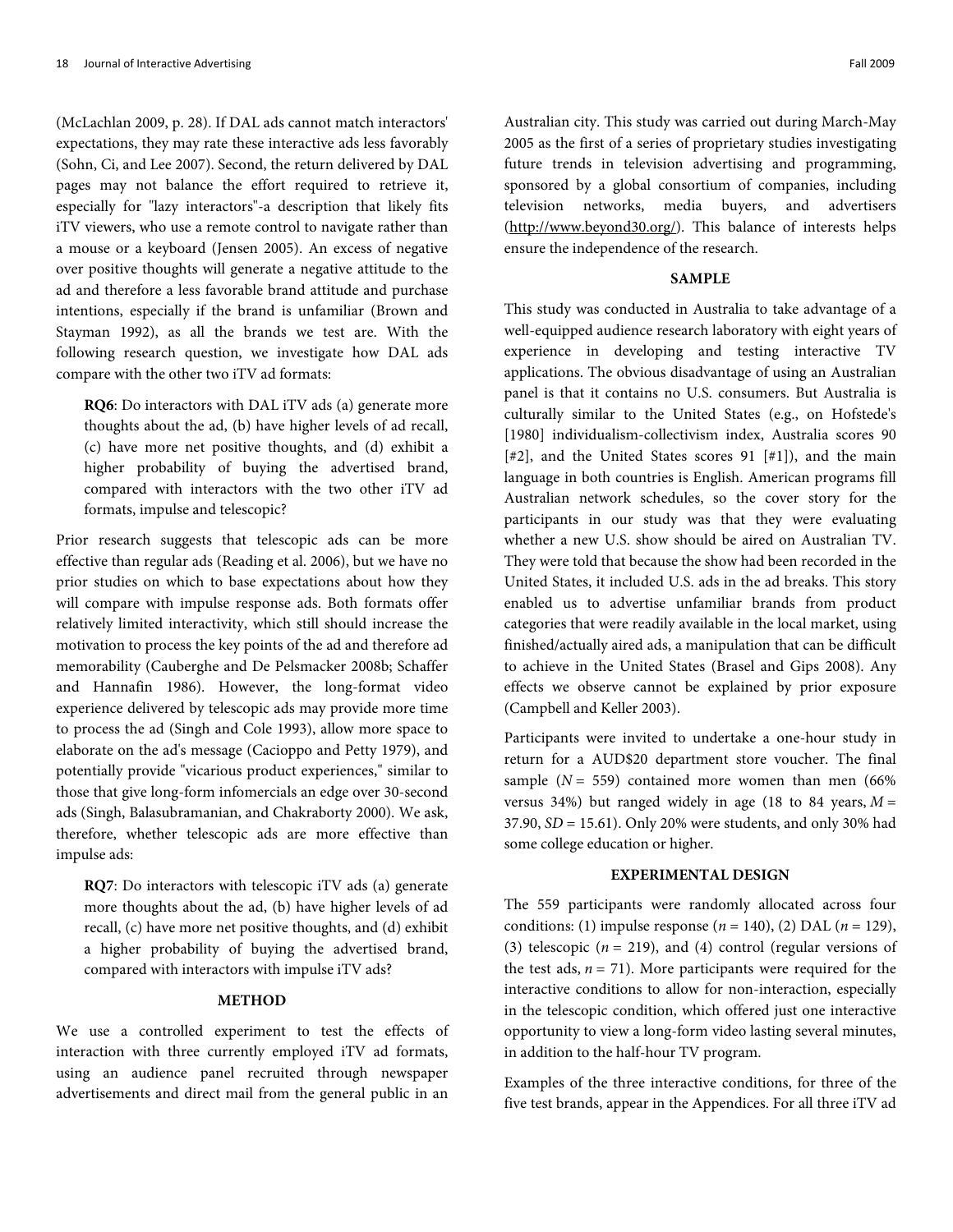formats, the direct response offer (the "call to action," or CTA) is a banner ad superimposed over the regular ad. For the two low-ticket products tested, the offer is a sample of the product, whereas for the two high-ticket products, the offer features a brochure. The fifth test "brand" is a TV program; for this ad, the offer involves scheduling a recording of the program. To avoid confounding interactivity with the presence of direct response offers, the same offers get superimposed over the control ads using crawling text messages (with responses to be made later, via phone or Web site). The CTA offers for the DAL and telescopic conditions differ slightly, because it is possible for these ads to provide more information on screen. A "please wait" banner ensured that participants saw the whole regular ad before the "home page" of the DAL displayed or the telescopic long-form video ran. The DAL "sites" averaged a total of three interactive screens, each of which could be viewed multiple times. This additional content amplified the brand attributes communicated by the regular ad, without adding new features (i.e., we manipulated interactivity rather than information content; Cauberghe and De Pelsmacker 2008c; Sohn, Ci, and Lee 2007; Sundar, Kalyanaraman, and Brown 2003). On exiting the DAL, interactors returned to where they had left the TV content, just like viewers in the telescopic condition, which reproduced delayed viewing with a DVR. Interaction time was optional in the DAL condition, but in the telescopic condition, interactors were forced to view the entire long-form ad (Reading et al. 2006).

In Table 1, we detail the five test ads and the 17 filler ads, as well as the duration of each long-form video used in the telescopic condition. The test ads and fillers are a representative mix of high- and low-ticket product categories, target audiences, and ad durations, all from the United States and all professionally finished, if not actually aired, to avoid highlighting the test ads (Chattopadhyay and Nedungadi 1992). Participants in all four conditions saw three test ads: two product test ads, one for a high- and one for a low-ticket product (selection and order counterbalanced), and a third test ad for the TV program. Including fillers, each participant saw a total of 20 ads, in four ad breaks, each of which contained five ads (average break duration = 2:30, which reflects the 1:2 ads-to-program ratio used on cable networks; Brasel and Gips 2008). These breaks appeared at the beginning, the end, and twice in the middle of a half-hour situation comedy. The two product test ads always appeared in the middle position in the second and third ad breaks. This middle position helps avoid serial position effects (Terry 2005). The TV program test ad always appeared in the second ad break, in the last position, which is the natural position for program promotions on Australian television, and position is less important for program promotions (Eastman, Newton, and Bolls 2003). The filler ads were edited together as blocks and always appeared in the same positions (see Table 1).

| Ad Break: Ad      | Category                              | <b>Ticket Price</b> | Likely Target | Duration |  |  |  |  |  |
|-------------------|---------------------------------------|---------------------|---------------|----------|--|--|--|--|--|
| <b>Test Ads</b>   |                                       |                     |               |          |  |  |  |  |  |
| 2:3/3:3           | Cookies                               | Low                 | All Ages      | :30/60   |  |  |  |  |  |
| 2:3/3:3           | Chocolate bars                        | Low                 | Teens         | :60/2:50 |  |  |  |  |  |
| 2:3/3:3           | Automobile (sports car)               | High                | Men           | :60/2:05 |  |  |  |  |  |
| 2:3/3:3           | Automobile (SUV)                      | High                | Men/Women     | :30/3:24 |  |  |  |  |  |
| 2:5               | TV program promotion (crime/drama)    | Low                 | Men/Women     | :30/2:46 |  |  |  |  |  |
| <b>Filler Ads</b> |                                       |                     |               |          |  |  |  |  |  |
| 1:1               | Packaged goods (instant/frozen meals) | Low                 | Men/Women     | :30      |  |  |  |  |  |
| 1:2               | Pharmaceutical (allergy medication)   | High                | Men/Women     | :15      |  |  |  |  |  |
| 1:3               | Packaged goods (canned soup)          | Low                 | Men/Women     | :30      |  |  |  |  |  |
| 1:4               | Packaged goods (chewing gum)          | Low                 | Kids/Teens    | :30      |  |  |  |  |  |

**Table 1. Ads Used in the Experiment**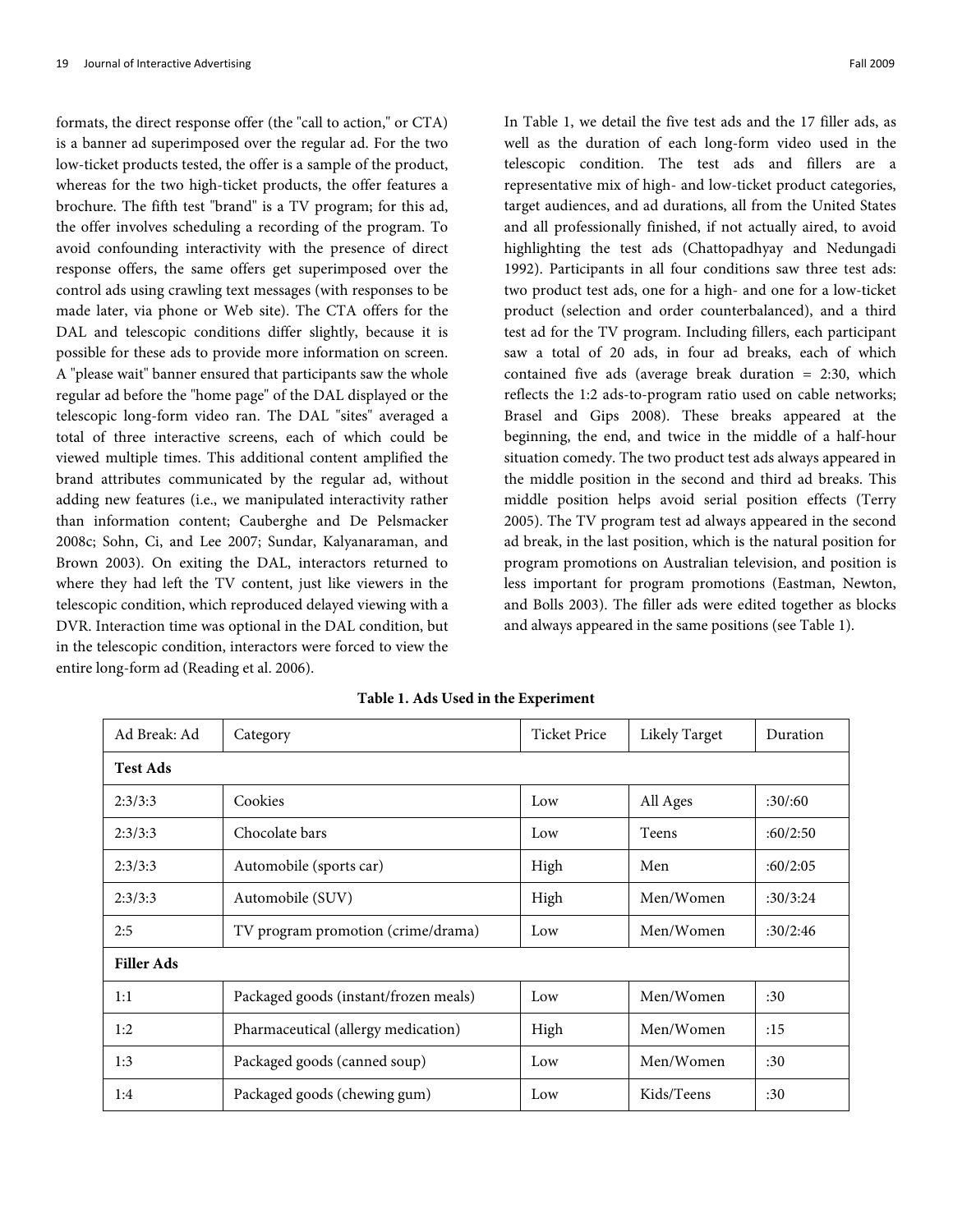| 1:5                                                                                                                              | TV program promotion (crime/drama)  | Low      | Men/Women | :30 |  |  |  |  |  |
|----------------------------------------------------------------------------------------------------------------------------------|-------------------------------------|----------|-----------|-----|--|--|--|--|--|
| 2:1                                                                                                                              | Health & Beauty (lipstick)          | High     | Women     | :15 |  |  |  |  |  |
| 2:2                                                                                                                              | Financial services (check card)     | High     | Men/Women | :30 |  |  |  |  |  |
| 2:3                                                                                                                              | PRODUCT TEST AD                     |          |           |     |  |  |  |  |  |
| 2:4                                                                                                                              | Clothing and Accessories (menswear) | Boys/Men | :30       |     |  |  |  |  |  |
| 2:4                                                                                                                              | TV PROGRAM PROMOTION TEST AD        |          |           |     |  |  |  |  |  |
| 3:1                                                                                                                              | Consumer electronics                | High     | Men/Women | :30 |  |  |  |  |  |
| 3:2                                                                                                                              | Insurance (automotive)              | High     | Men/Women | :30 |  |  |  |  |  |
| 3:3                                                                                                                              | PRODUCT TEST AD                     |          |           |     |  |  |  |  |  |
| 3:4                                                                                                                              | Packaged goods (steak sauce)        | Low      | Men/Women | :30 |  |  |  |  |  |
| 3:5                                                                                                                              | TV program promotion (reality)      | Low      | Men/Women | :30 |  |  |  |  |  |
| 4:1                                                                                                                              | Financial services (credit card)    | High     | Men/Women | :30 |  |  |  |  |  |
| 4:2                                                                                                                              | Packaged goods (chewing gum)        | Low      | Men/Women | :30 |  |  |  |  |  |
| 4:3                                                                                                                              | Packaged goods (mayonnaise)         | Low      | Men/Women | :30 |  |  |  |  |  |
| 4:4                                                                                                                              | Telecommunications (mobile phone)   | High     | Men/Women | :30 |  |  |  |  |  |
| 4:5                                                                                                                              | TV program promotion (crime/drama)  | Low      | Men/Women | :30 |  |  |  |  |  |
| Notes: All ads were professionally produced/aired in the United States. Durations for test ads indicate short<br>form/long form. |                                     |          |           |     |  |  |  |  |  |

# **PROCEDURE**

All participants viewed the content in individual viewing labs designed to encourage natural viewing. Each lab had a regular TV set, a comfortable chair, pictures on the wall, and potted plants. Participants watched a half-hour U.S. sitcom and voted, using their remote controls, whether the new series of this show should air in Australia. They first saw a standard set of video instructions: "Colored buttons on the screen can be selected with the corresponding color button on your remote control. Any time you press a button it goes to the set-top box which can record shows and send requests for you." Even the control condition participants had to use their remote controls to advance through these instructions and vote electronically at the end of the show, but otherwise, interaction was not forced. Interaction was optional, because our objectives include observing viewers behaving as naturally as possible and testing differences in the attractiveness of iTV ads and therefore in their interaction rate. After the session,

participants completed a paper-and-pencil questionnaire in another room, were thanked and compensated, and, if they consented, were phoned the next day to measure their dayafter recall (333 [60%] consented).

#### **MEASURES**

# *Thought Listings*

The posttest survey asked about four of the ads participants had seen (3 test, 1 filler, except for the telescopic condition, which had 2 test, 2 fillers). Before answering any other questions on the questionnaire, participants listed all the thoughts they had while viewing these ads, using a separate line for each thought, which they self-coded as positive (+), negative (-), or neutral (N) (Rossiter and Percy 1997; agreement between self-coding and judge coding is usually high, such as 98% in Petty et al. 1993). *Total thoughts* refers to the line count, and *net positive thoughts* is the number of positive thoughts minus the number of negative thoughts.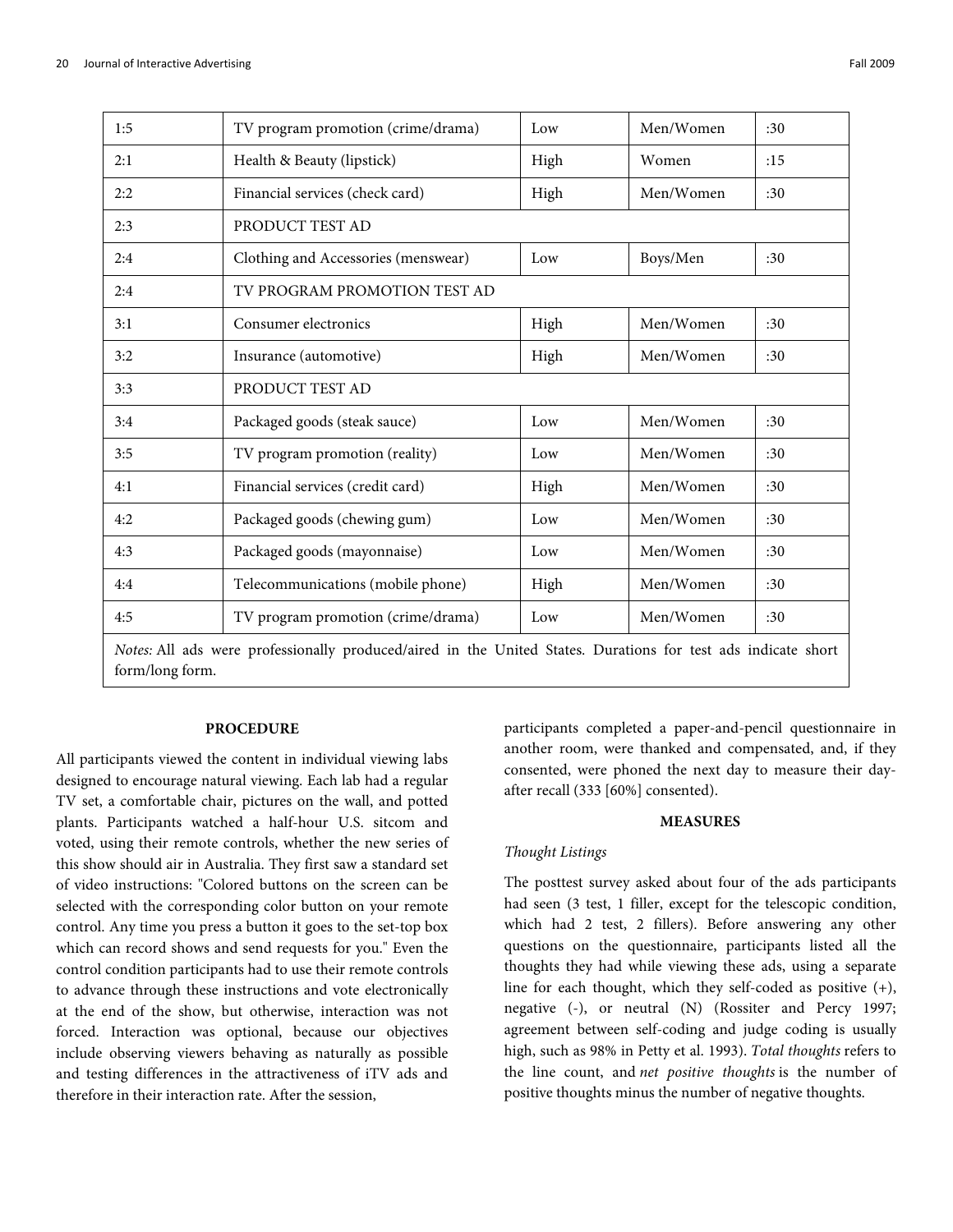#### *Weighted Purchase Intention*

In Table 2, we describe how we frame and weight the 11-point Juster (1966) purchase intention (PI) scale to predict purchasing, depending on whether the product is a highticket, planned purchase or a low-ticket, regular purchase. To assess the reliability of this single item, we combine it with two 9-point PI scales used by Bone and Ellen (1992;  $\alpha$  = .96 to .98

across five test brands). We also reveal how we estimated the percentage of buyers per cell (Rossiter and Percy 1997). For these data, both estimates of purchase incidence are practically identical, which suggests our weighted PI results are not affected by distributional anomalies (e.g., bimodal distributions).

| <b>Scale Point</b>                           | <b>High Ticket</b> | Low Ticket       |  |
|----------------------------------------------|--------------------|------------------|--|
| Certain or practically certain (99% chance). | .55                | .99              |  |
| Almost sure (90%).                           | .50                | .76              |  |
| Very probable (80%).                         | .45                |                  |  |
| Probable (70%).                              | .40                |                  |  |
| Good possibility (60%).                      | .35                | .40              |  |
| Fairly good possibility (50%).               | .30                |                  |  |
| Fair possibility (40%).                      | .25                |                  |  |
| Some possibility (30%).                      | .20                |                  |  |
| Slight possibility (20%).                    | .15                | .06              |  |
| Very slight possibility (10%).               | .10                |                  |  |
| No chance or almost no chance (0%).          | .5                 |                  |  |
| Don't know.                                  | Missing            | $\overline{0}$ . |  |
| Brand-prompted day-after recall $= 1$        | As above           | No change        |  |
| Brand-prompted day-after recall $= 0$        | $\Omega$           |                  |  |
| Brand-prompted day-after recall = Missing    | Missing            |                  |  |

# **Table 2. Weighted Purchase Probability Measure**

*Notes:* Bold numbers indicate purchase probabilities ≥ .50, which we use to identify "predicted purchasers," so that the top 2 box ratings can be used for both High- and Low-Ticket products. Items for High-Ticket products are framed conditionally: "*If* you did need to purchase a car, *what is the probability* that you would buy a BRANDNAME car (assuming they were available)?" Items for Low-Ticket products used a regular-purchase framing: "The *next time* you purchase cookies, *what is the probability* that you will buy BRANDNAME cookies (assuming they were available)?" Because the TV program promotions attempt to encourage the viewer to make an appointment to watch the show (i.e., form an intention to watch), the purchase intention question for this category also uses conditional framing, in line with this category's level of prior involvement (crime/drama TV shows  $M = 4.72$  [7-point scale],  $p < .001$  versus 4 [the midpoint]; cf. cookies  $M = 3.83$ , chocolate bars  $M = 2.82$ , automobiles  $M = 5.63$ , all comparisons  $p < .001$ ). Source: Rossiter and Percy (1997).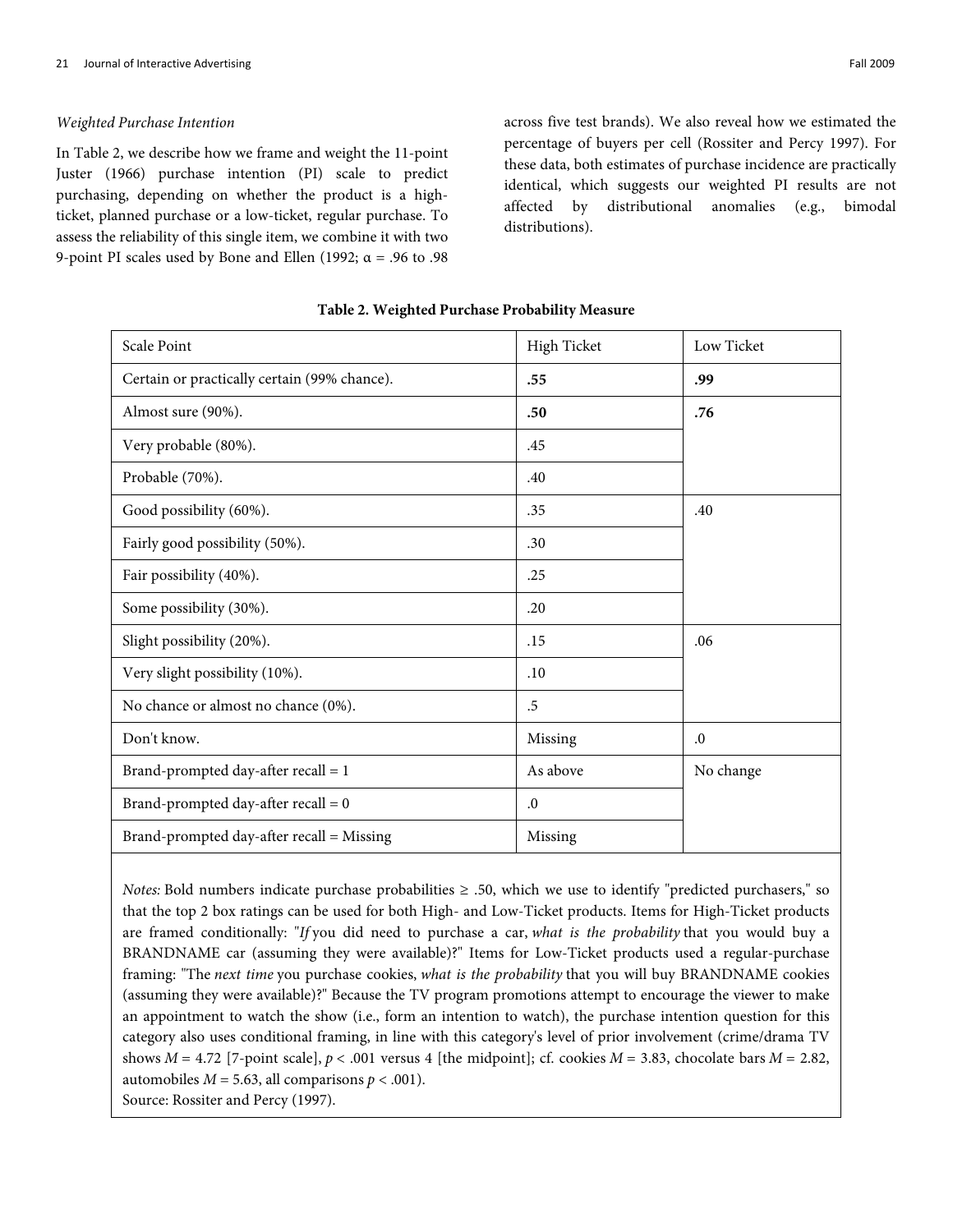#### *Attitudes*

The questionnaire went on to measure two attitudes, which we expected would mediate the effects of the number and valence of thoughts generated by the ad downstream to weighted PI. *Attitude toward the ad*  $(A_{ad})$  is the mean (after reverse coding) of seven 7-point items anchored by informativeuninformative, clear-imprecise, complete-incomplete, well structured-badly structured, attractive-not attractive, interesting-boring, and agreeable-disagreeable (Perrien, Dussart, and Paul 1985;  $\alpha = .91$  to .95). The measure of *attitude toward the brand*  $(A_b)$  uses the mean of four 7point semantic differential items anchored by bad-good, dislike quite a lot-like quite a lot, unpleasant-pleasant, and poor quality-good quality (Gardner 1985;  $\alpha$  = .93 to .96).

# *Day-After Recall* (DAR)

Participants telephoned the next day indicated whether they could recall the ad (Brown 1985). They were read a list of brands, including filler brands and a decoy brand that did not appear, and asked to indicate "yes" or "no" for each brand, according to whether they remembered seeing an ad for that brand during the experiment. They then were asked to describe each ad they claimed to remember. If the interviewer believed this description indicated recall of the ad, recall was coded as 1 but otherwise  $0$  (no contact = missing).

To measure the *product category involvement* levels for several product categories, including the four represented by the five test brands, we turn to the sign-up survey that participants completed when they joined the audience panel, an average of 10 days prior to participating in the experiment. Product involvement equals the mean (after recoding) of five 7-point items selected by Mittal (1995) from Zaichkowsky's (1985) personal involvement inventory ( $\alpha$  = .95 to .96).

We also measure *demographics* according to the audience panel sign-up survey: age (date of birth), gender, education level, and occupation.

# **ANALYSIS**

We created a repeated measures data set with one row for each test brand. Three test brands appeared in the control  $(71 \times 3 =$ 213), impulse response (140  $\times$  3 = 420), and DAL (129  $\times$  3 = 387) conditions, but the 219 participants in the telescopic condition had only one interaction opportunity  $(N = 213 +$  $420 + 387 + 219 = 1,239$ . In our telescopic condition, we created a within-subjects repeated-ad condition by substituting, in the "holes" left in the second and third breaks

by offering one instead of three interactive ads, the second and third repeats of a second test ad, first seen in the first ad break. The number of data points for each dependent variable varies, however, because of missing data (e.g., "don't know" responses, not being available for a DAR phone call). Data from the same participant were treated as independent, because we find no indication of serial correlation (Durbin Watson statistics: interactors 2.11, non-interactors 2.02, versus a critical value of 1.61, when  $N \ge 100$ , number of *X* predictors  $\ge 3$ ,  $p < .05$ ).

#### **Controlling for Selection Bias**

To test our research questions, we must identify how much of the differences between interactors and non-interactors is due to self-selection by already-persuaded participants, and how much might be due to the effects of the interaction. With the data from our control group, which saw regular, noninteractive TV ads, we can determine whether interaction with iTV ads does no more than select out the high-interest consumers from any group. If that were the case, the data from our interactors would be identical to data from an equivalent proportion of the control sample with higher product category involvement, and any differences we observe between interactors and non-interactors would be due entirely to this truncating effect of self-selection (Greene 2008). Because the average interaction rate for all three iTV ad formats is approximately 40%, we sort the data for each brand in the control condition by descending interest in the brand's category, with the top 40% in the high group and the bottom 60% in the low group (each participant contributes one row per brand, so the same participant could be in the high group for one brand and the low group for another). However, if interaction generates effects beyond those observed in the top 40% of the control group, it strongly suggests that interaction has persuasive effects beyond self-selection.

# **RESULTS**

### **Descriptive Statistics**

We list, in Table 3, the descriptive results for our key dependent measures across the four experimental conditions. We find no significant differences in response rates across the three iTV conditions, and the average is 41% (422/1026;  $\chi^2(2)$ )  $= 1.64$ ,  $p = .440$ ; see Table 4). This interaction rate is higher than is likely in the field but low enough to dilute the effects of interactivity, so that there are no significant differences among the three iTV ad formats and regular ads when we combine interactors and non-interactors. In Table 4, we also compare interactors with non-interactors and provide the results for the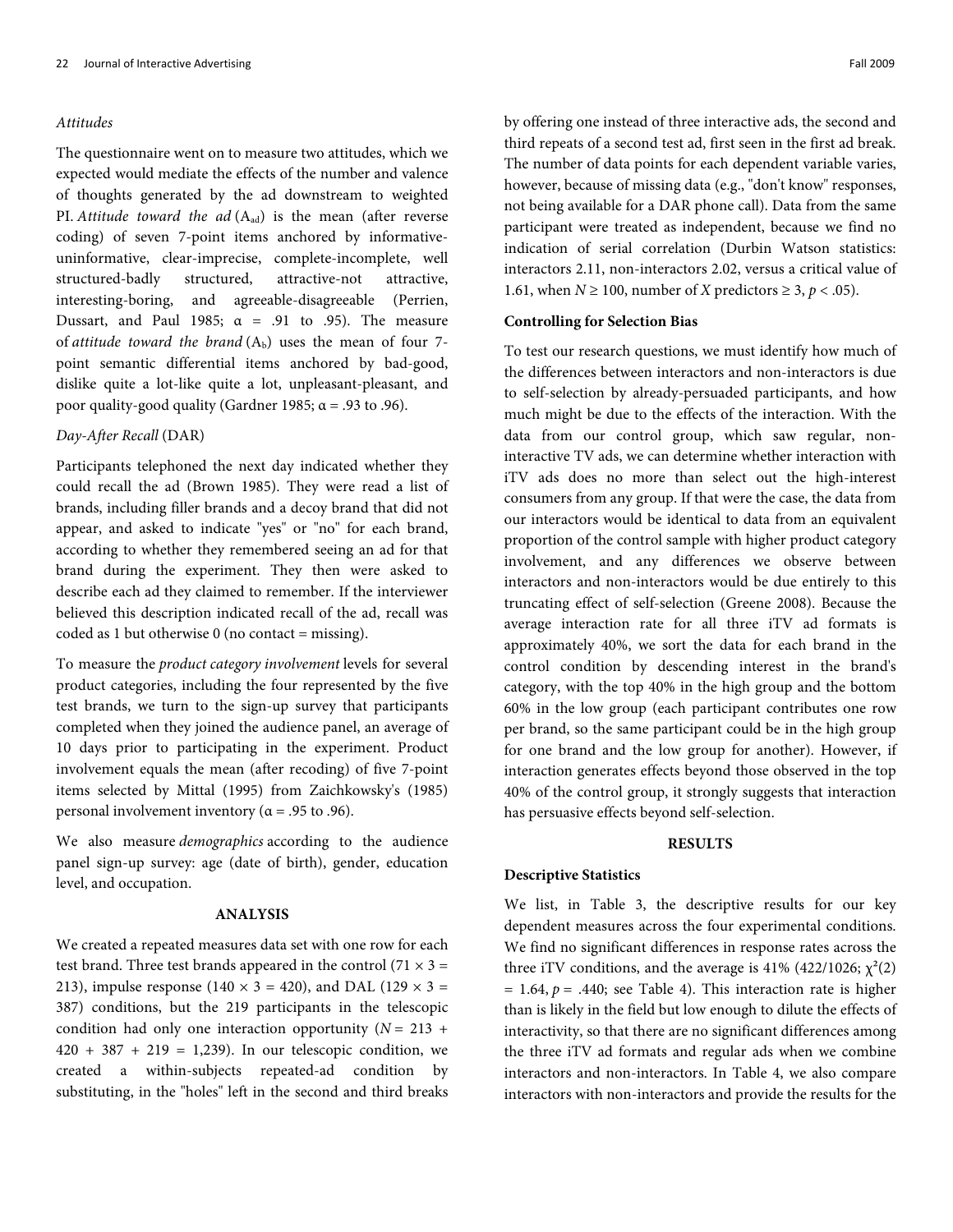high- and low-involvement control groups. Consistent with the effects of self-selection, the high-involvement controls (the top 40%) provide a closer comparison to interactors in the iTV ad conditions. Finally, we use Table 5 to list the means, standard deviations, and correlations across all the measures we use to test our seven research questions. It also includes correlations that confirm the chain of interrelationships assumed by RQ2, RQ4, and RQ5. That is, total thoughts relate positively to DAR, which in turn relates to weighted PI. Net positive thoughts have a positive correlation with  $A_{ad}$ , and  $A_{ad}$  has a positive correlation with  $A_{b}$ , which has a positive correlation with weighted PI. We find a negative correlation between product category involvement and weighted PI, aggregated across categories, which is a function of our PI weighting scheme that penalizes high-ticket items more (Table 2). Within each category, the correlation is positive (cookies  $r = 0.11$ , energy bars  $r = 0.14$ , sports cars  $r = 0.12$ , SUVs *r* = .15, crime/drama programs *r* = .08; all *ns*).

| Dependent Variable                 | Regular TV (Control) <sup>a</sup> | Impulse iTV <sup>b</sup> | $DAL$ iTV $c$       | Telescopic iTV <sup>d</sup>      | iTV (combined) $e$         |
|------------------------------------|-----------------------------------|--------------------------|---------------------|----------------------------------|----------------------------|
| Product<br>category<br>involvement | 4.64<br>(1.77, 213)               | 4.54<br>(1.65, 420)      | 4.58<br>(1.79, 387) | 4.75 <sup>1</sup><br>(1.72, 219) | $4.60^{2}$<br>(1.72, 1026) |
| Total thoughts                     | 3.36                              | 3.28                     | 3.25                | $3.25^{3}$                       | 3.26 <sup>4</sup>          |
|                                    | (1.75, 202)                       | (1.80, 388)              | (1.89, 374)         | (1.75, 211)                      | (1.83, 973)                |
| Net positive thoughts              | .57                               | .46                      | .35 <sup>d</sup>    | $.94^{c5}$                       | $.52^6$                    |
|                                    | (2.28, 202)                       | (2.60, 388)              | (2.54, 374)         | (2.69, 211)                      | (2.60, 973)                |
| Day-after recall                   | 59%                               | 56%                      | 65%                 | 67%                              | $62\%$ <sup>8</sup>        |
|                                    | (69/116)                          | (148/265)                | (162/248)           | (87/129)                         | (397/642)                  |
| Purchase probability               | 21.48%                            | 20.61%                   | 20.78%              | 25.64%                           | 21.71%10                   |
|                                    | $(27.68\%, 143)$                  | $(25.97\%, 309)$         | $(25.71\%, 283)$    | $(27.44\%, 153)$                 | $(26.22\%, 745)$           |
|                                    |                                   |                          |                     |                                  |                            |

**Table 3. Cell Means/Proportions, Combining Interactors and Non-Interactors**

*Notes:* Net positive thoughts = positive thoughts minus negative thoughts. Superscript letters indicate significantly different comparisons (Tukey HSD tests) (*p* < .05). Standard errors and cell numbers/proportions are in parentheses.

 ${}^{1}F(3, 1235) = .80, p = .493, \eta^{2} = .002.$  ${}^{2}F(1, 1237) = .11, p = .742, \eta^{2} < .001.$  ${}^{3}F(3, 1171) = .18, p = .907, \eta^{2} < .001.$  ${}^{4}F(1, 1173) = .49, p = .483, \eta^{2} < .001.$  ${}^{5}F(3, 1171) = 2.53, p = .056, \eta^{2} = .006.$  ${}^{6}F(1, 1173) = .06, p = .811, \eta^{2} < .001.$  $\int \chi^2(3, N = 758) = 7.23, p = .065, \eta^2 = .01.$  ${}^8\chi^2(1, N = 758) = .23, p = .679, \eta^2 < .001.$  ${}^{9}F(3, 884) = 1.42, p = .234, \eta^{2} = .005.$  ${}^{10}F(1, 886) = .009, p = .925, \eta^2 < .001.$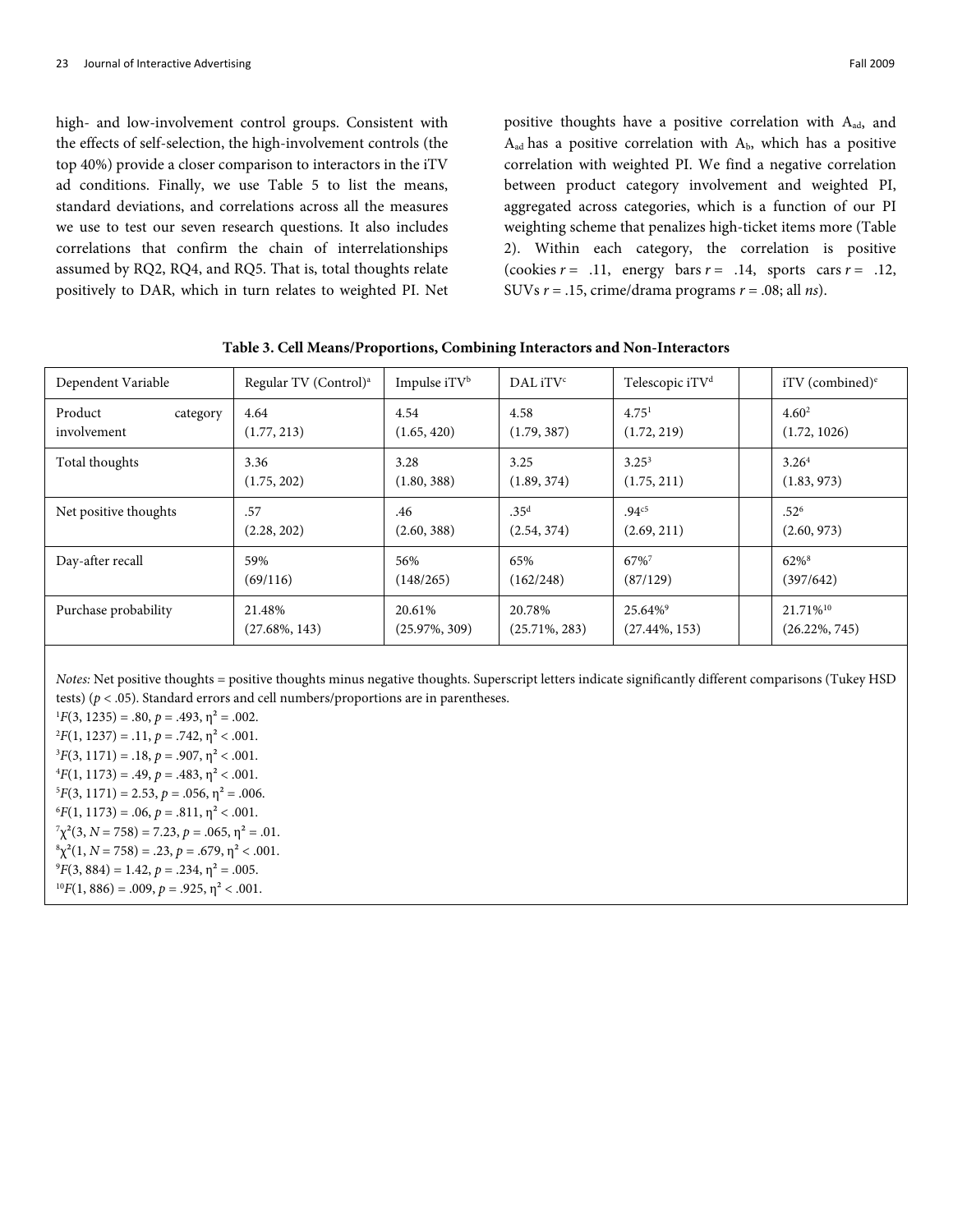|                                    | Regular TV (Control)                |                                 | Impulse iTV                          |                                     | <b>DAL ITV</b>                      |                                           | Telescopic iTV                           |                                     | iTV (combined) |                                        |                                             |
|------------------------------------|-------------------------------------|---------------------------------|--------------------------------------|-------------------------------------|-------------------------------------|-------------------------------------------|------------------------------------------|-------------------------------------|----------------|----------------------------------------|---------------------------------------------|
| Dependent<br>Variable              | <b>Bottom</b><br>$60%$ <sup>a</sup> | Top<br>$40%^{b}$                | Didn't<br>interact <sup>c</sup>      | Interacted <sup>d</sup>             | Didn't<br>interacte                 | Interacted <sup>t</sup>                   | Didn't<br>interact <sup>9</sup>          | Interacted <sup>h</sup>             |                | Didn't<br>interact <sup>1</sup>        | Interacted                                  |
| Product<br>category<br>involvement | 3.64bcdefghij<br>(1.50, 127)        | 6.13acdefghij<br>(.85, 86)      | 4.57 <sup>ab</sup><br>(1.63,<br>245) | $4.49$ <sup>ab</sup><br>(1.69, 175) | $4.56^{ab}$<br>(1.75,<br>222)       | $4.62^{ab}$<br>(1.83, 165)                | $4.68^{ab}$<br>(1.75,<br>137)            | $4.87$ <sup>ab1</sup><br>(1.68, 82) |                | $4.59$ <sup>ab</sup><br>(1.70,<br>604) | $4.61$ <sup>ab2</sup><br>(1.75,<br>422)     |
| <b>Total</b><br>thoughts           | 3.43<br>(1.73, 122)                 | 3.26<br>(1.79, 80)              | 3.26<br>(1.75,<br>227)               | 3.32<br>(1.88, 161)                 | 3.01 <sup>h</sup><br>(1.92,<br>214) | 3.58<br>(1.81, 160)                       | 2.94 <sup>h</sup><br>(1.71,<br>130)      | $3.74$ <sup>eg3</sup><br>(1.70, 81) |                | 3.09 <sup>j</sup><br>(1.81,<br>571)    | $3.50^{14}$<br>(1.82,<br>402)               |
| Net positive<br>thoughts           | $.36d$ hj<br>(2.31, 122)            | .89 <sup>ci</sup><br>(2.22, 80) | $-16bdh$<br>(2.72,<br>227)           | $1.33$ aceg<br>(2.12, 161)          | .19 <sup>dh</sup><br>(2.47,<br>214) | .58 <sup>h</sup><br>(2.62, 160)           | .44 <sup>dh</sup><br>(2.54,<br>130)      | $1.74$ acefg5<br>(2.74, 81)         |                | $.11^{bj}$<br>(2.60,<br>571)           | $1.11^{ai6}$<br>(2.50,<br>402)              |
| Dav-after<br>recall                | 63%<br>(41/65)                      | 55%h<br>(28/51)                 | 56% <sup>fh</sup><br>(85/152)        | 56% <sup>fh</sup><br>(63/113)       | 57% <sup>fh</sup><br>(82/145)       | 78%cdeg<br>(80/103)                       | 54%fh<br>(42/78)                         | 88%bcdeg7<br>(45/51)                |                | 56% <sup>j</sup><br>(209/375)          | 70% <sup>18</sup><br>(188/267)              |
| Purchase<br>probability            | 21.71%h<br>$(27.34\%$<br>86)        | 21.14%h<br>$(28.42\%$<br>57)    | 14.16%dfh<br>$(21.38\%$<br>174)      | 28.93%ce<br>$(28.91\%$<br>135)      | 17.20%dh<br>(24.89%<br>166)         | 25.87% <sup>c</sup><br>$(26.10\%$<br>117) | 18.62% <sup>h</sup><br>$(24.29\%$<br>90) | 35.67% abcde9<br>$(28.74\%$<br>63)  |                | 16.27% <sup>j</sup><br>(23.42%<br>430) | 29.14% <sup>110</sup><br>$(28.00\%$<br>315) |

Notes: We sort the control sample by product category involvement and divide it into a top 40% and bottom 60% for each of the five test brands, before re-aggregating the data. Net positive thoughts = positive thoughts minus negative thoughts. Superscript letters indicate significantly different comparisons (Tukey HSD tests or  $\chi^2$  tests) ( $p < .05$ ). Standard errors and cell numbers/proportions are in parentheses.

 ${}^{1}F(7, 1231) = 17.17, p < .001, \eta^{2} = .09.$ 

 $^2F(3,\,1235)=38.93,\, \rho < .001,\, \eta^2 = .09.$ 

 ${}^{3}F(7, 1167) = 2.83, p = .006, \eta^{2} = .02.$ 

 $^4F(3,\,1171)=4.40,\,p=.004,\,\eta^2=.01.$ 

 $^{5}F(7,\,1167) = 8.48, \rho < .001, \eta^{2} = .05.$ 

 ${}^6F(3,1171) = 13.33, p < .001, \eta^2 = .03.$ 

 $7\chi^2(7, N = 758) = 34.77, p < .001, \eta^2 = .05.$ 

 ${}^{8}x^2(3, N = 758) = 15.22, p = .002, \eta^2 = .02.$ 

 $^{9}F(7,\,880)=7.63,\, p<.001,\, \eta^2=.06.$ 

 $^{10}\!F\!(3,884)=15.05,\, p<.001,\, \eta^2=.05.$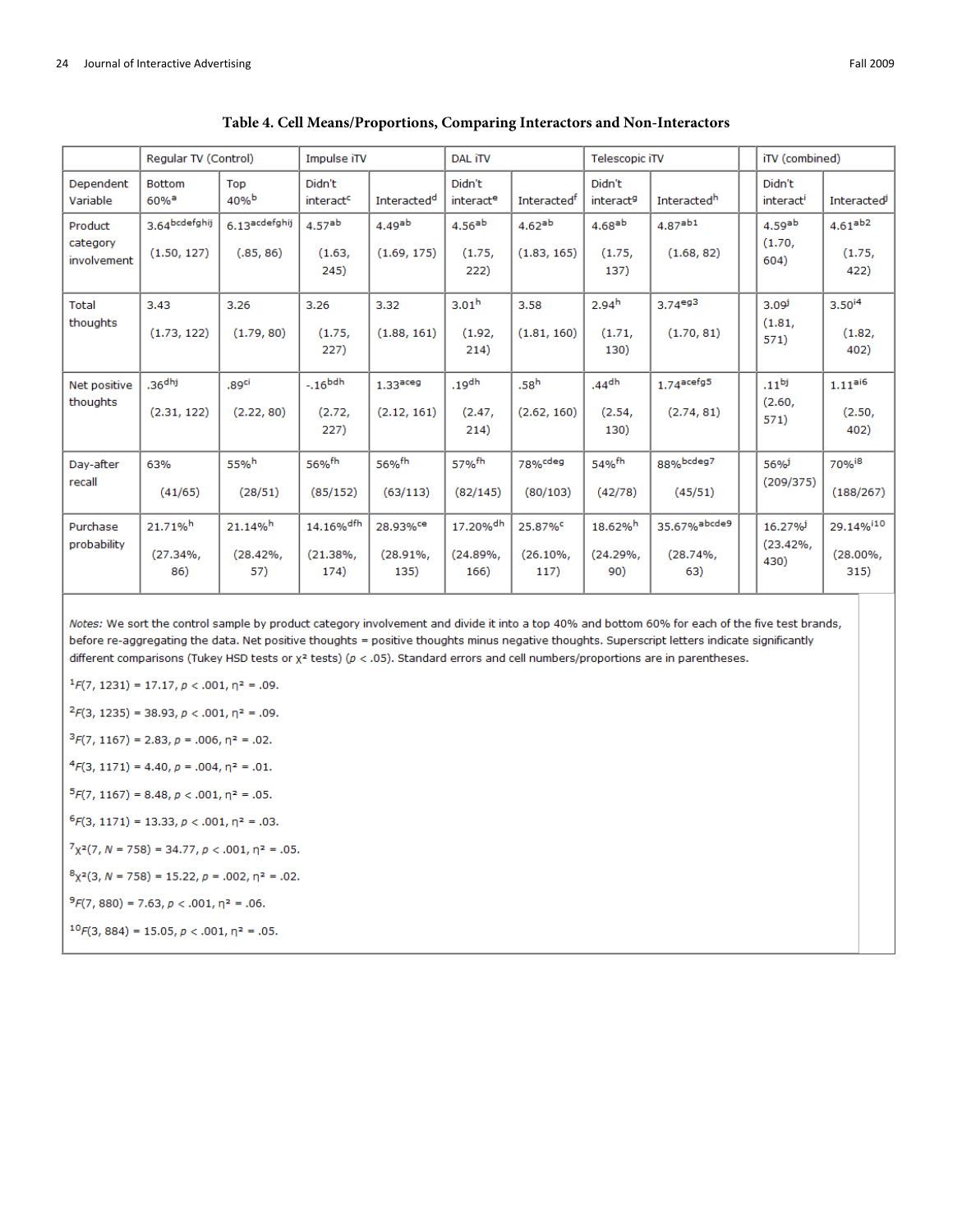| Variable                    | 1                        | $\overline{2}$           | 3                        | $\overline{4}$           | 5                        | 6                        | 7                        | 8                        |
|-----------------------------|--------------------------|--------------------------|--------------------------|--------------------------|--------------------------|--------------------------|--------------------------|--------------------------|
| 1. Product involvement      | $\overline{\phantom{a}}$ |                          |                          |                          |                          |                          |                          |                          |
| 2. Interacted with iTV ad   | .005 <sup>a</sup>        | $\overline{\phantom{a}}$ |                          |                          |                          |                          |                          |                          |
| 3. Total thoughts           | $-.01$                   | $.09^{*c}$               | $\overline{\phantom{a}}$ |                          |                          |                          |                          |                          |
| 4. Net positive thoughts    | $.13*$                   | $.16^{*c}$               | $.22*$                   | $\overline{\phantom{a}}$ |                          |                          |                          |                          |
| 5. Day-after recall         | .36 <sup>c</sup>         | $.14*^{b}$               | $.38^{*a}$               | $.18^{*a}$               | $\overline{\phantom{a}}$ |                          |                          |                          |
| $6. A_{ad}$                 | $.20*$                   | $.16^{*c}$               | $.13*$                   | $.55*$                   | $.24^{*a}$               | $\overline{\phantom{a}}$ |                          |                          |
| 7. A <sub>b</sub>           | $.24*$                   | $.16^{*c}$               | $.09*$                   | $.57*$                   | $.17^{*a}$               | $.63*$                   | $\overline{\phantom{a}}$ |                          |
| 8. Purchase probability (%) | $-.20^{*a}$              | $.20^{*a}$               | $.28^{*a}$               | $.34^{*a}$               | $.70^{*a}$               | $.31^{*a}$               | $.39^{*a}$               | $\overline{\phantom{a}}$ |
| Mean                        | 4.61                     | .34                      | 3.11                     | .50                      | .61                      | 4.43                     | 4.85                     | 21.67                    |
| Standard deviation          | 1.72                     | .47                      | 1.91                     | 2.49                     | .49                      | 1.54                     | 1.66                     | 26.45                    |
| $\boldsymbol{N}$            | 1239                     | 1239                     | 1239                     | 1239                     | 758                      | 1146                     | 1071                     | 888                      |

**Table 5. Means, Standard Deviations, and Correlations**

*Notes: Pearson's r* correlation coefficients, unless otherwise noted.  $A_{ad}$  = attitude toward the ad,  $A_b$  = attitude toward the brand.

a Spearman's ρ rank correlation.

<sup>b</sup> Nominal by nominal φ correlation.

c Nominal by interval η correlation.

 $*$ *p* < .05.

# **Research Question 1**

With RQ1, we investigate whether iTV ads can generate interaction from viewers who are not highly involved with the advertised product category. The data indicate the answer to this question is yes. When we divide the three iTV ad format conditions into high and low prior involvement groups using median splits, the proportion of interactors is identical in the low- and high-involvement groups for all three formats  $(\chi^2(5))$  $= 3.30, p = .654$ ). Prior to interacting though, low-involvement viewers who saw iTV ads (the bottom 50%) were identical to the bottom 60% of the control group in terms of product category involvement, and high-involvement viewers of iTV ads (the top 50%) were identical to the top 40% of controls. Because the interaction rate drew equally from high- and lowinvolvement iTV ad viewers, there is no significant difference in prior involvement between interactors and non-interactors (Table 4) or between interactors and the control sample as a whole  $(t(633) = -.20, p = .844, d = .02,$  which is a very small effect size). (Tables 3 and 4 list other effect sizes, measured by partial  $\eta^2$ ; small = .01, medium = .06, large = .14: Cohen 1988). Prior product involvement does not correlate with the minimal interactivity of beginning an interaction with an iTV

ad (Table 5), though it does show a familiar positive correlation with the extent of interaction. Participants who saw DAL iTV ads could explore them for as long as they wanted, and time-in-the-DAL correlates significantly with prior product category involvement  $(r(158) = .39, p < .001)$ . These results suggest that the tests of our other research questions cannot be explained solely by self-selection, that is, the ability of iTV ads to select viewers who are already interested in the advertised product category.

# **Research Question 2**

In RQ2, we asked whether interaction with iTV ads can increase thinking about the ad and ad recall. The answer to the first part of this question is a tentative yes: Interactors generate more thoughts than non-interactors (Table 4), but this effect might be due simply to self-selection, because we find no difference between interactors and the top 40% of the control sample (or, for that matter, the bottom 60% or the control sample as a whole;  $p = .626$ ). Similarly, interactors indicate higher levels of ad recall (DAR) than non-interactors and than the control sample  $(\chi^2(1, N = 383)) = 4.38$ ,  $p = .036$ ,  $d = .22$ ) but not compared with the top 40% of the control sample. It is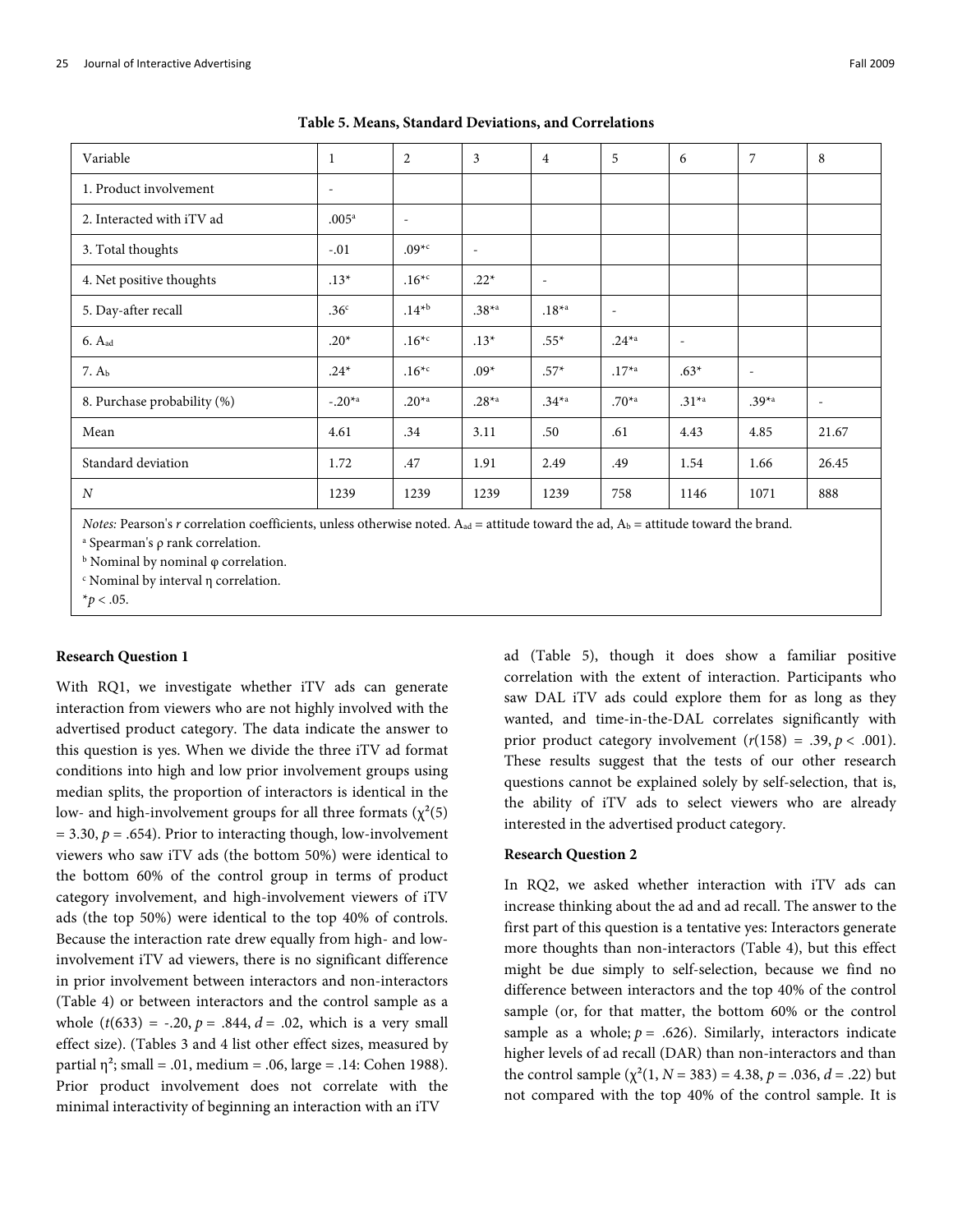more challenging, however, to use self-selection to explain differences between interactors and non-interactors with low product category involvement prior to this study. Lowinvolvement interactors, compared with non-interactors, list more thoughts, though the difference is not significant (3.24 versus  $3.01, t(520) = -1.30, p = .196, d = .11$ , and exhibit higher DAR (66% versus 52%,  $\chi^2(1, N = 315) = 5.52, p =$  $.019, d = .27$ ).

### **Research Question 3**

Our RQ3 query pertains to whether interactors with iTV ads reveal a level of ad recall equal to or greater than the level of ad recall associated with three exposures to a regular TV ad. The answer is negative for iTV ads in general, because the average recall rate for interactors (70%) is significantly lower than the rate for viewers exposed three times to a regular ad (79%,  $\chi^2(1, N = 541) = 5.55, p = .019$ ). However, this overall negative result is due entirely to the low recall of the fleeting interactions associated with impulse ads  $(56\%, \chi^2(1, N = 387))$  $= 21.98$ ,  $p < .001$ ). For both DAL ads (78%) and telescopic ads (88%), with their longer interaction times, interaction delivers recall rates equal to if not greater than those associated with three repeat exposures to regular TV ads (DAL:  $\chi^2(1, N = 377)$ ) = .10, *p* = .747; telescopic:  $\chi^2(1, N = 325) = 2.25$ , *p* = .134). We do not report any data from the repeated regular ads condition in Tables 3 and 4 because, apart from DAR, the results are equivalent to those in the control condition.

# **Research Question 4**

With RQ4, we ask whether interactions with iTV ads can increase net positive thoughts about the ad. Again, the answer is tentatively positive, because the increase associated with interaction could be due to self-selection. Interactors list more net positive thoughts than do non-interactors, as well as more than the overall control sample  $(t(633) = 2.60, p = .010, d =$ .23), but not more than the top 40% of the control sample. Interaction also has a positive effect on low-involvement viewers of iTV ads, which cannot be explained well by selfselection. Low-involvement interactors list more net positive thoughts than do low-involvement non-interactors (.76 versus .03, *t*(520) = -3.28, *p* = .001, *d* = .28).

### **Research Question 5**

In response to RQ5, about whether interaction with iTV ads can increase the probability of purchasing the advertised brand, we find a positive response, though again, perhaps no more than could be explained by self-selection. Interactors have higher levels of weighted PI compared with noninteractors and the control sample (7.66% higher, 29.14% versus 21.48%,  $t(456) = 2.72$ ,  $p = .007$ ,  $d = .28$ ; sales growth of 7.66%/21.48% = 35.66%), but not compared to the top 40% of viewers in the control sample. Again, we note the difference between low-involvement interactors and non-interactors, which we cannot explain easily with self-selection. Lowinvolvement interactors, compared with non-interactors, exhibit a significantly higher weighted PI (31.82% versus 15.50%,  $t(280.58) = -5.94$ ,  $p < .001$ ,  $d = .70$ ).

#### **Research Question 6**

Thus far, our results indicate no general positive effects of iTV ads that we cannot explain with self-selection, though it is difficult to use self-selection to explain the differences between interactors and non-interactors with low product involvement prior to the study. Do the negative effects of one format cancel out the positive effects of another? In RQ6, we ask whether interactors with DAL iTV ads might generate more thoughts about the ad, as well as have higher levels of ad recall, more net positive thoughts, and a higher probability of buying the advertised brand, compared to interactors who view the two other iTV ad formats. The DAL interactors do not generate more total thoughts than interactors with the other two formats, though they are more likely to recall the ad than impulse interactors (Table 4) and the control sample as a whole  $(\chi^2(1, N = 219) = 8.30, p = .004)$ . This positive effect on DAR may be due to self-selection, in that it is not significantly higher than the score for the top 40% of the control group. Compared with telescopic interactors, DAL interactors generate fewer net positive thoughts, and only half as many as impulse interactors, though the latter difference is not significant. We also find no significant differences between low-involvement interactors and non-interactors who view DAL iTV ads (total thoughts 3.44 and 3.13; DAR 74% and 48%; net positive thoughts -.04 and .18; and weighted PI 25.67% and 15.32%, respectively).

#### **Research Question 7**

Finally, RQ7 asked whether interactors with telescopic iTV ads might generate more thoughts about the ad, as well as have higher levels of ad recall, more net positive thoughts, and a higher probability of buying the advertised brand than interactors with impulse iTV ads. We find a largely positive result, in that telescopic interactors exhibit higher levels of DAR and weighted PI than do impulse interactors (Table 4) or the control sample as a whole (DAR  $\chi^2(1, N = 167) = 13.52$ ,  $p <$ .001; weighted PI  $p = .005$ ). Although telescopic interactors generate more thoughts and more net positive thoughts than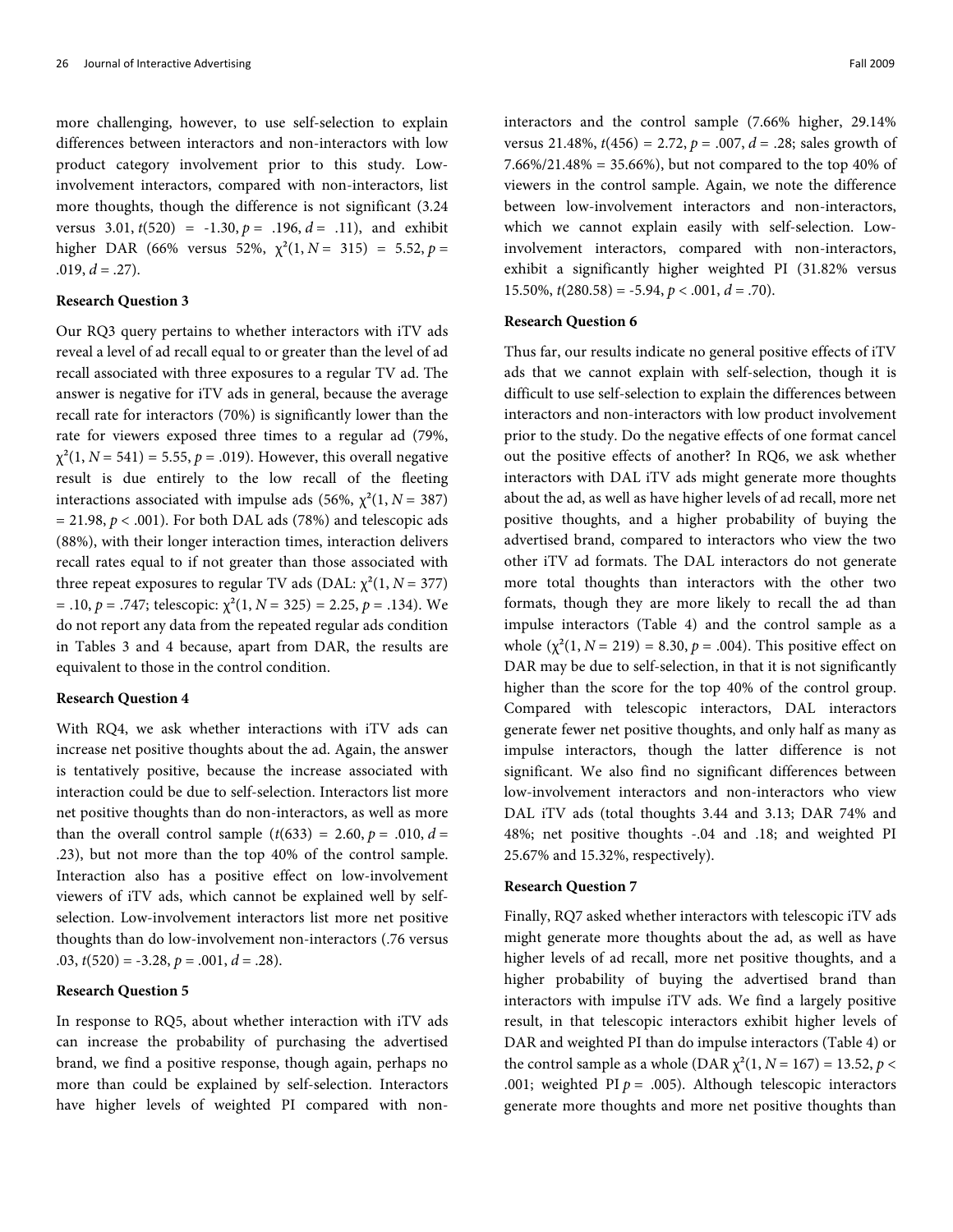do impulse interactors, these differences are not significant. However, telescopic interactors generate more net positive thoughts than the control sample as a whole  $(p = .007)$ . Moreover, the telescopic format is the only one to yield results that cannot be explained by self-selection. Telescopic interactors exhibit higher levels of DAR and weighted PI than the top 40% of the control group. In particular, among viewers of telescopic iTV ads who express low product category involvement prior to this study, interactors, compared with non-interactors, list more thoughts  $(3.92 \text{ versus } 2.85, t(110) =$ 3.13,  $p = .002$ ,  $d = .57$ ), are more likely to recall the ad (DAR = 88% versus 44%,  $\chi^2(1, N = 65) = 11.99, p = .001, d = .87$ ), express more net positive thoughts  $(1.78 \text{ versus } .19, t(110))$  = 3.16, *p*= .002, *d* = .59), and have a higher weighted PI (40.35% versus  $17.36\%$ ,  $t(80) = 3.80$ ,  $p < .001$ ,  $d = .89$ ).

#### **DISCUSSION**

The results of this study suggest that iTV ads can have effects that go beyond direct response: iTV ads can be persuasive as well as selective. Responses to these ads qualify leads from consumers who are highly interested in the product category, but iTV ads can also generate interactions, prior to response, from consumers less interested in the category, and increase their interest in buying the advertised brand. In our experiment, the effect of interaction with iTV ads includes an 8% increase in purchase intentions compared with the level for viewers of regular ads, which represents a 36% increase in estimated sales, based on the average level across the product categories we tested. In our study, interaction with iTV ads performs better than regular ads at generating brand awareness and is more persuasive for selling the benefits of the brand, so that interactors have many more positive than negative thoughts about the ad and therefore develop more favorable attitudes toward both the ad and the brand. The combined effects of these increases in awareness and persuasion enhance the purchase probability for the brand.

Many of our results may reflect self-selection effects, with one significant exception. Telescopic interactors indicated they were more likely to buy the advertised brand compared with the top 40% of the control group, which strongly suggests they were influenced by interacting with the ad rather than the ad simply selecting those with the highest interest in the category. If self-selection by qualified leads could explain our results, there would be no differences between interactors and this top 40% of controls, based on product category involvement prior to the experiment. Product category involvement shows the same positive correlation with extent of interaction indicated

by previous studies (Levy and Nebenzahl 2006, 2008), but we also discover it is possible to generate minimal interactivity, such as the limited interactivity offered by iTV ads, from consumers with low levels of involvement (cf. Liu and Shrum 2009). Half the interactors with telescopic ads were viewers with low product category involvement, and the significant positive difference that interaction had on their awareness and purchase intention cannot be explained by self-selection effects. Across all three of the iTV ad formats, we find identical interaction rates for low- and high-involvement viewers; for low-involvement viewers, we find significant positive effects of interaction. Low-involvement interactors note significantly higher ad recall, more net positive thoughts, and higher purchase probability than do low-involvement noninteractors.

We are particularly interested in the DAL iTV ad format, which is most similar to Web site interactivity. Because this format allows for the greatest control over information flow, we asked whether it might be more persuasive than the other two formats, but our results do not support this proposition. Rather, DAL interactivity generates more negative thoughts than the other two formats, perhaps because the interactivity that our DAL ads offer promises more than it could deliver. In focus groups conducted with randomly selected study participants, the DAL ads emerge as less visually appealing than our telescopic ads. Pressing navigation buttons on the remote was "too much work," in that these viewers preferred to watch rather than "read TV." Our results for the impulse response format fall between the results for the other two. Although focus group participants like the idea of being able to click on impulse ads to get free samples or brochures, the most preferred format was the telescopic ad, because these ads tell a story and make the most of video's capacity to demonstrate the features of a product in an entertaining way.

# **Implications for Advertisers**

Our results suggest that iTV ads can generate leads and build purchase intentions, just as online banner ads can have branding effects beyond click-through rates (Hollis 2005). The key measure of success for iTV ads is the interaction rate rather than the much smaller response rate. We find that telescopic ads have the greatest persuasive effect, but the other two formats could be more effective if they had interaction as the key objective rather than response, such as is the case for game, quiz, or trivia ads. Gaining interaction may be a more effective method of advertising than regular 30-second ads, which consumers increasingly avoid through fast-forwarding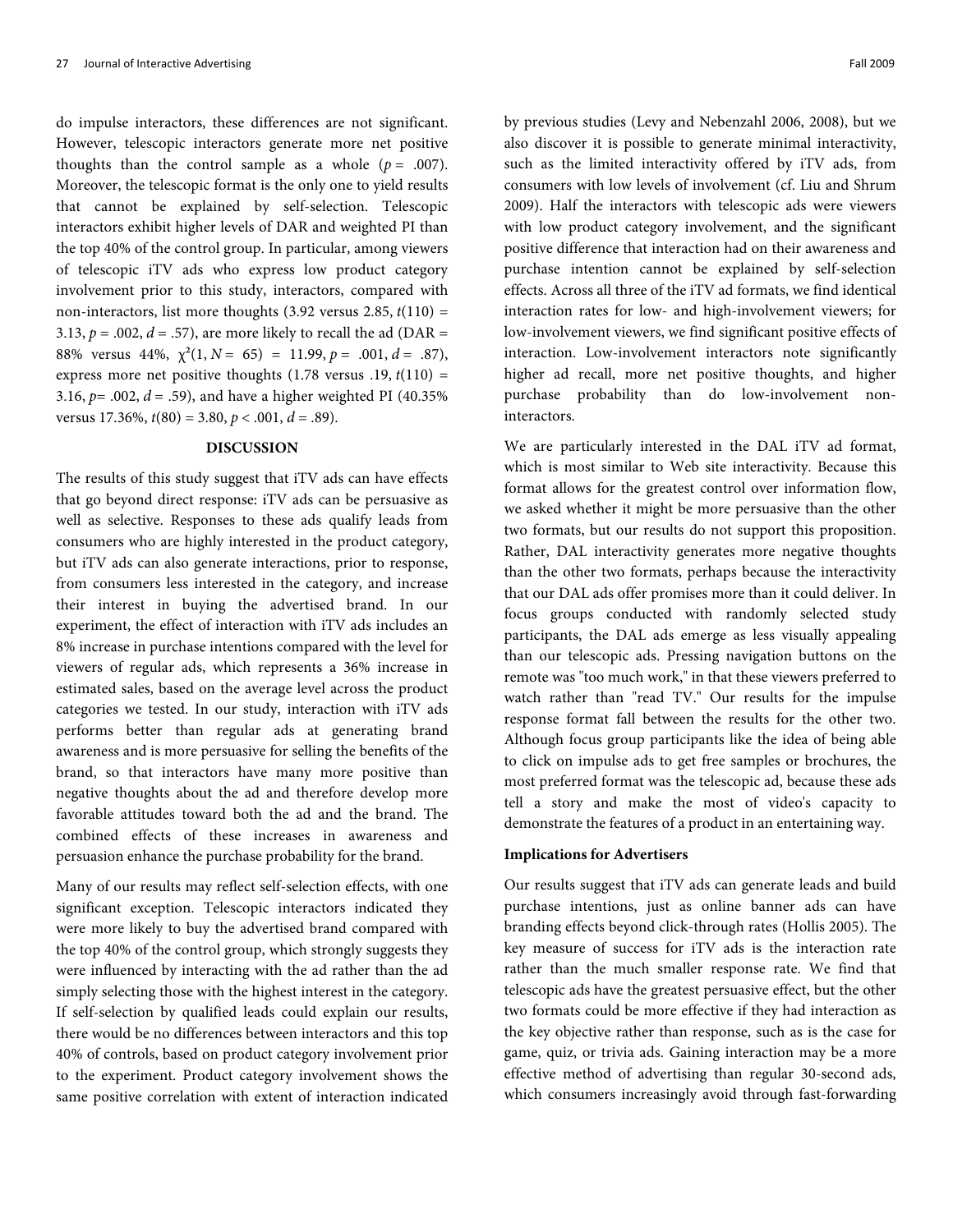(Brasel and Gips 2008). We confirm prior findings that one interaction with a DAL iTV ad equals three repeat exposures to a regular ad, in terms of generating awareness (Bellman, Pribudi, and Varan 2004) and extend this new rule of thumb for media buyers to telescopic ads. Impulse ads are probably better for generating responses rather than creating awareness. The same benefits of interactivity for iTV ads, and the same implications for media buyers, likely are associated with interactive video ads for IPTV, mobile phones, and the Web as well.

Telescopic ads appear more effective than DAL ads, though DAL ads are more expensive (Sky Media 2009). Of course, this difference in expense assumes that the long-form video needed for the telescopic format is freely available. But if the production of the long-form video is planned beforehand, it may not add much to the budget for a standard 30-second commercial (e.g., it could consist of "out-takes" which would otherwise end up on the cutting room floor). The other formats may have roles, however, in some iTV ad campaigns; for example, impulse response ads could be used as follow-up insertions after telescopic ads have run. The DAL ads in our study also may have underperformed because we limited their information content to maximize their comparability with the other two formats. Case studies show that DAL ads have been very successful (Sky Media 2009); additional research to compare progressive levels of DAL information content may find that advertisers can use the highly customizable DAL format to deliver precisely targeted and highly persuasive messages. Microsites on IPTV, which users interact with through a mouse, may be especially effective (Loughney, Eichholz, and Hagger 2008).

#### **Limitations and Suggestions for Further Research**

This exploratory study contains several limitations that further research could address. First, the range of products, brands, and executions we test is restricted by the availability of longform content for constructing telescopic ads at the time we conducted our study. Now that many more telescopic ads have run on Sky and TiVo, lab studies might test whether our findings generalize across a wider sample of ads, especially to ads from different product categories, such as search versus experience goods (Levy and Nebenzahl 2008). Our results also may reflect the quality of the iTV ad executions we used, which we devised ourselves rather than testing professionally produced iTV ads that had aired. Professional designers could create ads that test additional theories about why certain iTV ad formats might be successful.

Second, we generated interactivity among people with low product category involvement, but this finding might be due to characteristics of our study, such as demand effects or random chance; it thus needs further replication. Our lowinvolvement interactors may have differed from our lowinvolvement non-interactors on several antecedent variables, such as attitudes toward iTV advertising or iTV shopping and interest in the advertised brands. They also may differ in their cognitive responses to the use of interactive features and the steps required to access the ads. These measurement gaps represent a major weakness of this study and place severe limitations on the conclusions we can draw. Researchers should increase the number of measures they use to test iTV ads.

Third, the additional measures used in further research should include process variables, such as perceived interactivity, which we assume increases in the presence of interactive opportunities but do not measure directly (Tremayne 2005). By measuring mental effort (Yeung, Jin, and Sweller 1997), researchers could identify whether cognitive load may be responsible for the negative thoughts associated with the DAL format, or disconfirmation of expectations, or both. Attention also could be measured through pupil dilation (Brasel and Gips 2008) and arousal by skin conductance (MacInnis, Moorman, and Jaworski 1991). Mood influences impulse shopping (Adelaar et al. 2003), and by including measures of mood and automatic affective responses, such as facial EMG (Ravaja 2004), researchers may find that iTV ads alter brand evaluations through a pure affect-transfer process (e.g., Zajonc 1968; this effect is less likely for high-elaboration processing, Petty et al. 1993).

Fourth, though we use rigorous controls to rule out alternative explanations for our findings, such as primacy/recency effects, unequal offers across ad models, or differences in demographics, iTV is still a new phenomenon in Australia, and we cannot rule out novelty effects. However, the variance across the three iTV ad formats argues against a general novelty effect. Again, our results demand replication, preferably using samples with more iTV experience (Liu and Shrum 2009) and in other countries. We also cannot ignore the possibility that cultural factors, such as different preferences for the products advertised or varying experience with certain technologies (e.g., Teletext; Schweda, Bellman, and Varan 2005), may influence our results.

Fifth, a limitation common to all between-subjects designs is that though the differences between interactors and non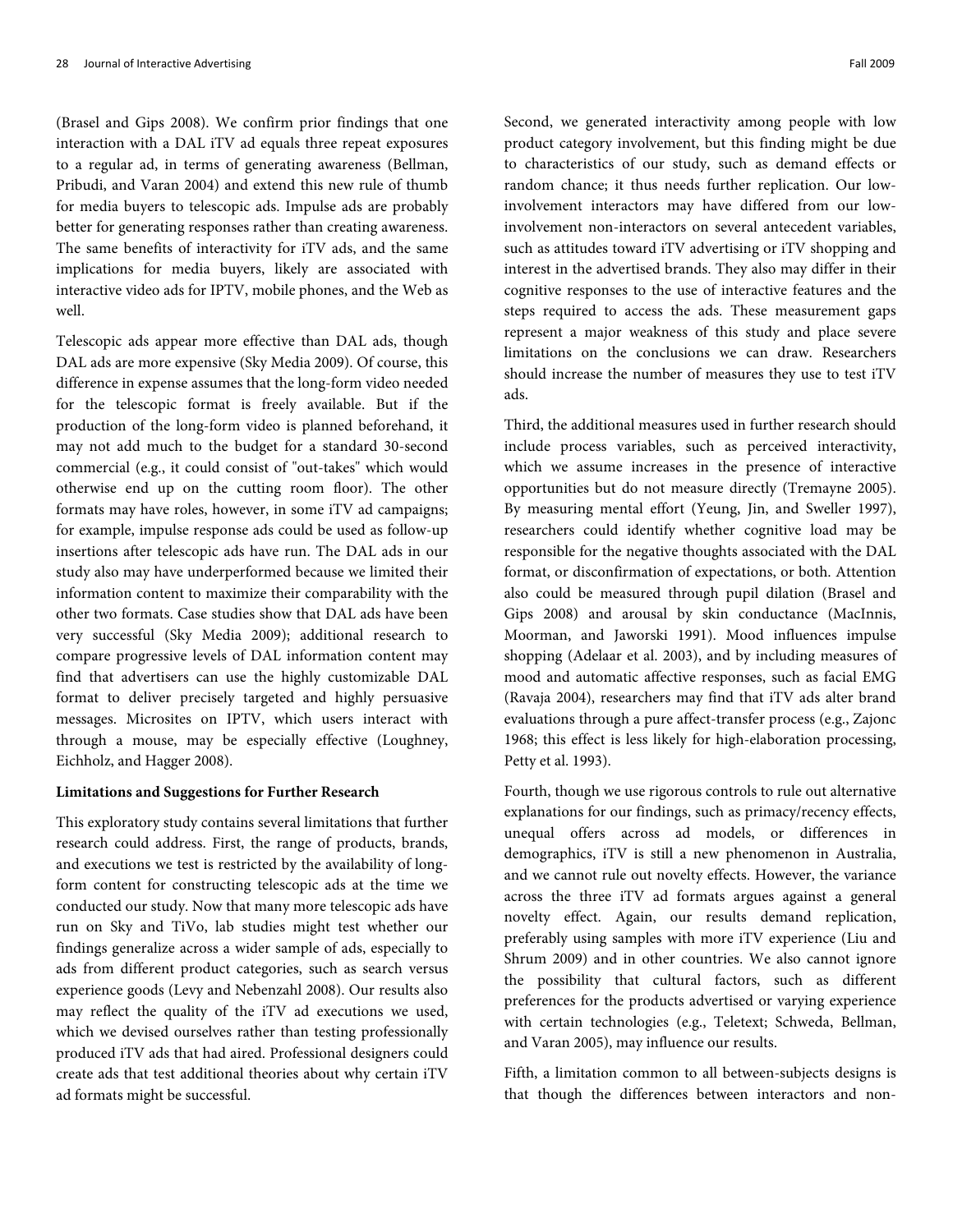interactors, and interactors versus the control group, suggest that interaction with iTV ads will boost awareness and purchase intentions for most consumers, we do not use a pretest-posttest design to measure changes in purchase probability for the same consumer. Studies that use such a within-subjects design will need to test for self-selection, just as we do, if the interaction is optional. It may be possible to force interaction by asking participants to try every interactive opportunity they see (Cauberghe and De Pelsmacker 2008c), but this procedure would be unnatural and risks backlash effects (Tremayne 2005).

Sixth, we use only one type of program, but the inclination to interact likely varies across program genres. For example, high-involvement niche programs like home improvement shows might increase the inclination to interact with relevant product ads. Likewise, reality or talent shows (e.g., *American Idol*, *Pop Idol*) that contain very overt product placements may induce higher levels of interaction. Levy and Nebenzahl (2006, 2008) show that individual differences in program involvement, for the same program, affect the interaction rate. Further research should investigate the effects of program genre on rates of interaction with iTV ads, as well as their effectiveness (Cauberghe and De Pelsmacker 2008a).

The results of this exploratory study produce some limited preliminary findings that could help inform research, especially the suggestion that interacting with iTV ads can enhance awareness and purchase intentions as well as deliver an addressed response. More research is needed, as we are unable to draw firm conclusions from this study. However, it clearly implies that advertisers should strongly consider using the new interactive ad formats made possible by the digitization of television.

# **REFERENCES**

Adelaar, Thomas, Susan Chang, Karen M. Lancendorfer, Byoungkwan Lee, and Mariko Morimoto (2003), "Effects of Media Formats on Emotions and Impulse Buying Intent," *Journal of Information Technology*, 18 (December), 247-266.

Arango, Tim (2008), "Cable Firms Join Forces to Attract Focused Ads," *The New York Times*, March 10, C1.

Ariely, Dan (2000), "Controlling the Information Flow: Effects on Consumers' Decision Making and Preferences," *Journal of Consumer Research*, 27 (September), 233-248.

Bellman, Steven, Grace Pribudi, and Duane Varan (2004), "The Impact of Adding Interactivity to Television Advertising on Elaboration, Recall and Persuasion," in *Proceedings of the 2004 Australia and New Zealand Academy of Management Conference (ANZMAC 2004)*, Jim Wiley and Peter Thirkell, eds., Wellington, New Zealand: ANZMAC.

Bezjian-Avery, Alexa, Bobby Calder, and Dawn Iacobucci (1998), "New Media Interactive Advertising vs. Traditional Advertising," *Journal of Advertising Research*, 38 (July/August), 23-32.

Bone, Paula Fitzgerald and Pam Scholder Ellen (1992), "The Generation and Consequences of Communication-Evoked Imagery," *Journal of Consumer Research*, 19 (June), 93-104.

Brasel, S. Adam and James Gips (2008), "Breaking Through Fast-Forwarding: Brand Information and Visual Attention," *Journal of Marketing*, 72 (November), 31-48.

Brown, Gordon (1985), "Tracking Studies and Sales Effects: A U.K. Perspective," *Journal of Advertising Research*, 25 (February/March), 52-64.

Brown, Steven P. and Douglas M. Stayman (1992), "Antecedents and Consequences of Attitude toward the Ad: A Meta-Analysis," *Journal of Consumer Research*, 19 (June), 34- 51.

Bucy, Erik P. (2004), "The Interactivity Paradox: Closer to the News but Confused," in *Media Access: Social and Psychological Dimensions of New Technology Use*, Erik P. Bucy and John E. Newhagen, eds., Mahwah, NJ: Erlbaum, 47-72.

--- and Chen-Chao Tao (2007), "The Mediated Moderation Model of Interactivity," *Media Psychology*, 9 (3), 647-672.

Cacioppo, John T. and Richard E. Petty (1979), "Effects of Message Repetition and Position on Cognitive Response, Recall, and Persuasion," *Journal of Personality and Social Psychology*, 37 (1), 97-106.

Campbell, Margaret C. and Kevin Lane Keller (2003), "Brand Familiarity and Advertising Repetition Effects," *Journal of Consumer Research*, 30 (September), 292-304.

Cassell, Michael M., Christine Jackson, and Brian Cheuvront (1998), "Health Communication on the Internet: An Effective Channel for Health Behavior Change?" *Journal of Health Communication*, 3 (1), 71-79.

Cauberghe, Verolien and Patrick De Pelsmacker (2006), "Opportunities and Thresholds for Advertising on Interactive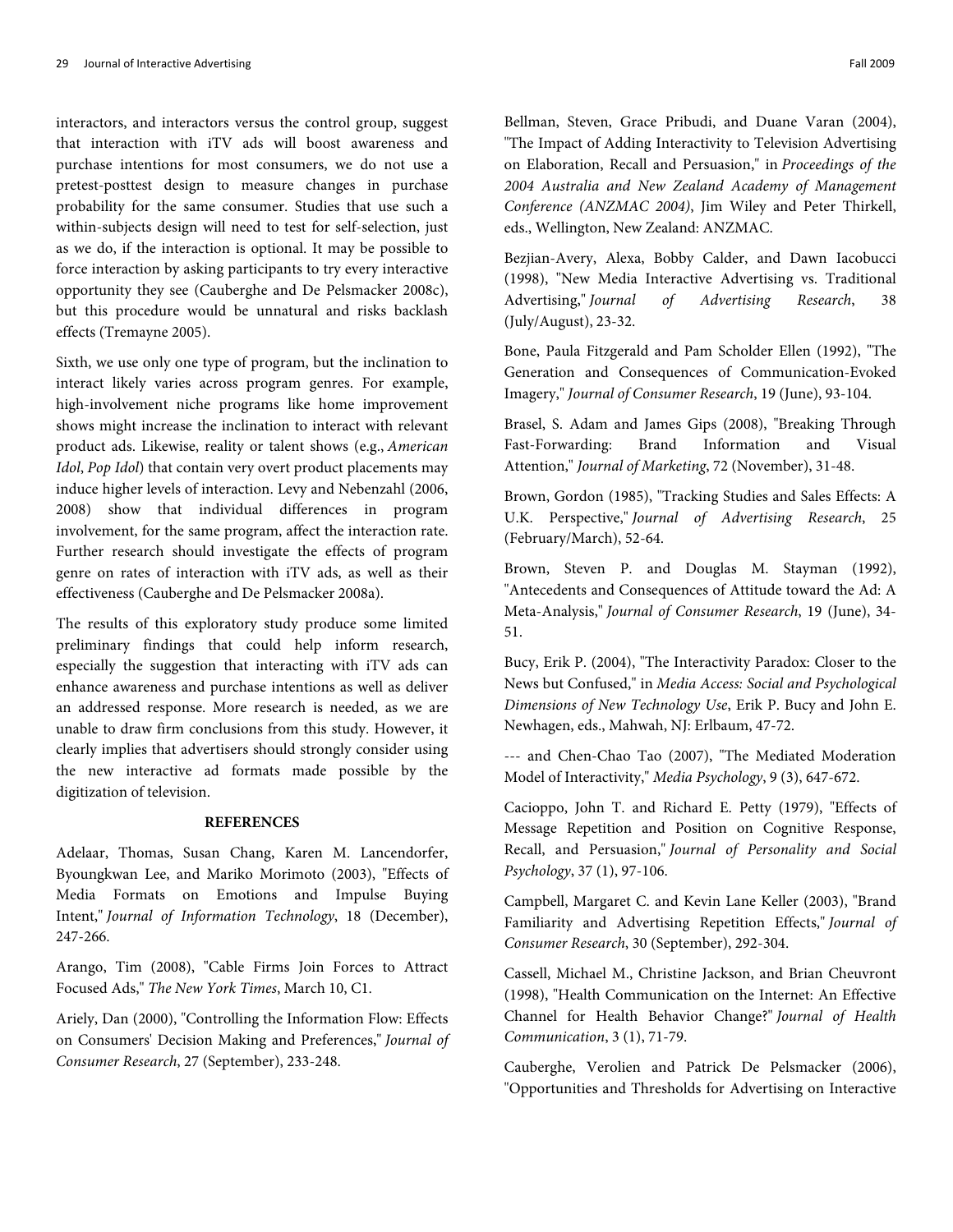Digital TV: A View from Advertising Professionals," *Journal of*  Interactive Advertising, 7 (Fall), 25-40, [http://jiad.org/article84.](http://jiad.org/article84)

--- and --- (2008a), "The Impact of Banners on Digital Television: The Role of Program Interactivity and Product Involvement," *CyberPsychology & Behavior*, 11 (February), 91- 94.

--- and --- (2008b), "The Advertising Impact of an Interactive TV Program on the Recall of an Embedded Commercial," *Journal of Advertising Research*, 48 (September), 352-362.

--- and --- (2008c), "The Effectiveness of Telescopic TV Ads Delivered via Interactive Digital TV: The Impact of the Amount of Information and the Level of Interactivity on Brand Responses," in *New Trends in Advertising Research*, Franciso Costa Pereira, Jorge Verissimo, and Peter Nijens, eds., Lisbon, Portugal: Silabo.

Celsi, Richard L. and Jerry C. Olson (1988), "The Role of Involvement in Attention and Comprehension Processes," *Journal of Consumer Research*, 15 (September), 210-224.

Chattopadhyay, Amitava and Prakash Nedungadi (1992), "Does Attitude toward the Ad Endure? The Moderating Effects of Attention and Delay," *Journal of Consumer Research*, 19 (June), 26-33.

Cohen, Jacob (1988), *Statistical Power Analysis for the Behavioral Sciences*, 2nd ed. Hillsdale, NJ: Lawrence Erlbaum Associates.

Eastman, Susan Tyler, Gregory D. Newton, and Paul D. Bolls (2003), "How Promotional Content Changes Ratings: The Impact of Appeals, Humor, and Presentation," *Journal of Applied Communication Research*, 31 (August), 238-59.

Ehrenberg, Andrew, Neil Barnard, and John Scriven (1997), "Differentiation or Salience," *Journal of Advertising Research*, 37 (November/December), 7-14.

Fogg, B.J. (2003). *Persuasive Technology: Using Computers to Change What We Think and Do*. Amsterdam: Morgan Kaufmann Publishers.

Gardner, Meryl Paula (1985), "Does Attitude Toward the Ad Affect Brand Attitude Under a Brand Evaluation Set?" *Journal of Marketing Research*, 22 (May), 192-98.

Greene, William H. (2008), *Econometric Analysis*, 6th ed., Upper Saddle River, NJ: Pearson Prentice Hall.

Greenwald, Anthony G. and Clark Leavitt (1984), "Audience Involvement in Advertising: Four Levels," *Journal of Consumer Research*, 11 (June), 581-592.

Harmon, Amy (2003), "TiVo Plans to Sell Information on Customers' Viewing Habits," *The New York Times*, June 2, C.8.

Harvey, Bill (2004), "Better Television Audience Measurement through the Research Integration of Set-Top Box Data. Phase Two," in *WAM-Worldwide Audience Measurement 2004- Television,* Conference Proceedings. Amsterdam/New York: ESOMAR/ARF.

Hofstede, Geert (1980), *Culture's Consequences: International Differences in Work-Related Values*, Beverly Hills, CA: Sage Publications.

Hollis, Nigel (2005), "Ten Years of Learning on How Online Advertising Builds Brands," *Journal of Advertising Research*, 45 (June), 255-268.

Janiszewski, Chris (1998), "The Influence of Display Characteristics on Visual Exploratory Search Behavior," *Journal of Consumer Research*, 25 (December), 290- 301.

Jensen, Jens F. (2005), "Interactive Television: New Genres, New Format, New Content," in *Proceedings of the Second Australasian Conference on Interactive Entertainment, ACM International Conference Proceeding Series*, Vol. 123. Sydney, Australia: Creativity & Cognition Studios Press, 89-96.

Johnson, Grace J., Gordon C. Bruner II, and Anand Kumar (2006), "Interactivity and Its Facets Revisited: Theory and Empirical Test," *Journal of Advertising*, 35 (Winter), 35-52.

Johnson, Kimberly S. (2006), "Touch That Dial Interactive Ads Urge TV Viewers to Simply Click Remote and Buy," *Denver Post*, October 4, C.1.

Jones, John Philip (1997), "What Does Effective Frequency Mean in 1997?" *Journal of Advertising Research*, 37 (July/August), 14-20.

Juster, F. Thomas (1966), "Consumer Buying Intentions and Purchase Probability: An Experiment in Survey Design," *Journal of the American Statistical Association*, 61 (315, September), 658-696.

Katz, Helen (2007), *The Media Handbook: A Complete Guide to Advertising, Media Selection Planning, Research, and Buying*, 3rd ed., Mahwah, NJ: Lawrence Erlbaum Associates.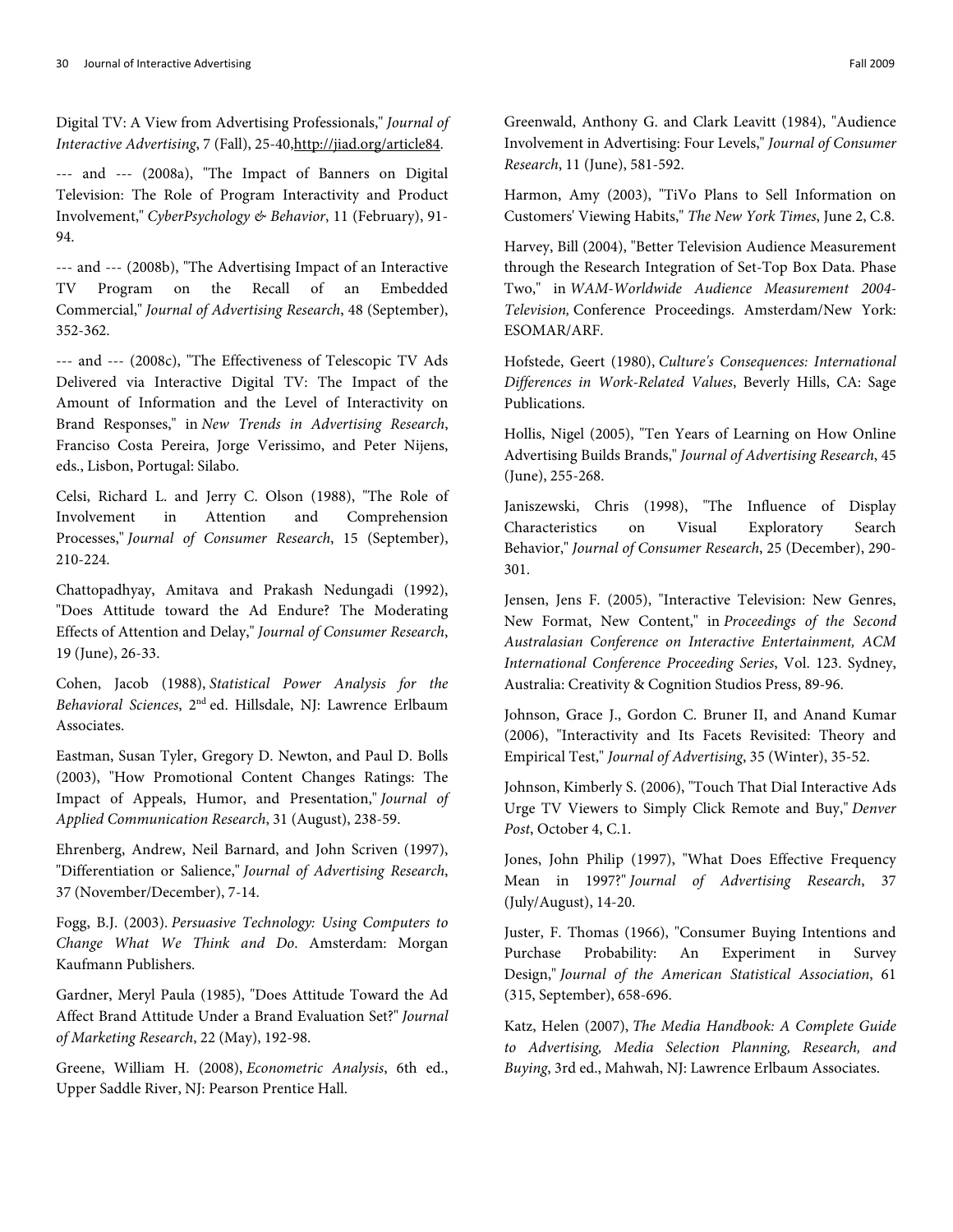Krugman, Herbert E. (1972), "Why Three Exposures May Be Enough," *Journal of Advertising Research*, 12 (December), 11- 14.

Lang, Annie (2000), "The Limited Capacity Model of Mediated Message Processing," *Journal of Communication*, 50 (Winter), 46-70.

Levy, Shalom and Israel D. Nebenzahl (2006), "Programme Involvement and Interactive Behaviour in Interactive Television," *International Journal of Advertising*, 25 (3), 309- 332.

--- and --- (2008), "The Influence of Product Involvement on Consumers' Interactive Processes in Interactive Television," *Marketing Letters*, 19 (March), 65-77.

Liu, Yuping (2003), "Developing a Scale to Measure the Interactivity of Websites," *Journal of Advertising Research*, 43 (June), 207-216.

--- and L. J. Shrum (2002), "What Is Interactivity and Is It Always a Good Thing? Implications of Definition, Person, and Situation for the Influence of Interactivity on Advertising Effectiveness," *Journal of Advertising*, 31 (Winter), 53-64.

--- and --- (2009), "A Dual-Process Model of Interactivity Effects," *Journal of Advertising*, 38 (Summer), 53-68.

Loughney, Mark, Martin Eichholz, and Michelle Hagger. (2008), "Exploring the Effectiveness of Advertising in the ABC.com Full Episode Player," *Journal of Advertising Research*, 48 (September), 320-328.

Lustria, Mia Liza A. (2007), "Can Interactivity Make a Difference? Effects of Interactivity on the Comprehension of and Attitudes Toward Online Health Content," *Journal of the American Society for Information Science and Technology*, 58 (April), 766-776.

MacInnis, Deborah J., Christine Moorman, and Bernard J. Jaworski (1991), "Enhancing and Measuring Consumers' Motivation, Opportunity, and Ability to Process Brand Information From Ads," *Journal of Marketing*, 55 (October), 32-53.

MacKenzie, Scott B. and Richard J. Lutz (1989), "An Empirical Examination of the Structural Antecedents of Attitude Toward the Ad in an Advertising Pretesting Context," *Journal of Marketing*, 53 (April), 48-65.

Manly, Lorne (2006), "Your TV Would Like a Word With You," *The New York Times*, November 19, 2.1

Marcus, Claudio (2008), "Reinvention of TV Advertising," in *Kellogg on Advertising & Media*, Bobby J. Calder, ed., Hoboken, NJ: John Wiley & Sons, 84-122.

Mathwick, Charla and Edward Rigdon (2004), "Play, Flow, and the Online Search Experience," *Journal of Consumer Research*, 31 (September), 324-332.

McLachlan, Rhys (2009), "There is Still Mileage Left in Interactive TV Advertising," *Admap*, 44 (February, 502), 28- 29.

Mittal, Banwari (1995), "A Comparative Analysis of Four Scales of Consumer Involvement," *Psychology & Marketing*, 12 (October), 663-82.

Naples, Michael J. (1997), "Effective Frequency-Then and Now," *Journal of Advertising Research*, 37 (July/August), 7-13.

Nasco, Suzanne Altobello and Gordon C. Bruner II (2007), "Perceptions and Recall of Advertising Content Presented on Mobile Handheld Devices," *Journal of Interactive Advertising*, 7 (Spring),<http://jiad.org/article93>.

Pechmann, Cornelia and Gabriel Esteban (1993), "Persuasion Processes Associated With Direct Comparative and Noncomparative Advertising and Implications for Advertising Effectiveness," *Journal of Consumer Psychology*, 2 (4), 403-432.

Perrien, Jean, Christian Dussart, and Françoise Paul (1985), "Advertisers and the Factual Content of Advertising," *Journal of Advertising*, 14 (1), 30-35.

Petrecca, Laura (2008), "Interactive Ads Are Clicking With Viewers," *USA Today*, July 7, B1.

Petty, Richard E., John T. Cacioppo, and David Schumann (1983), "Central and Peripheral Routes to Advertising Effectiveness: The Moderating Role of Involvement," *Journal of Consumer Research*, 10 (September), 135-146.

---, David W. Schumann, Steven A. Richman, and Alan J. Strathman (1993), "Positive Mood and Persuasion: Different Roles for Affect Under High- and Low-Elaboration Conditions," *Journal of Personality and Social Psychology*, 64 (1), 5-20.

Rafaeli, Sheizaf and Yaron Ariel (2007), "Assessing Interactivity in Computer-Mediated Research," in *The Oxford Handbook of Internet Psychology*, Adam N. Joinson, Katelyn Y.A. McKenna, Tom Postmes, and Ulf-Dietrich Reips, eds., Oxford, UK: Oxford University Press, 71-88.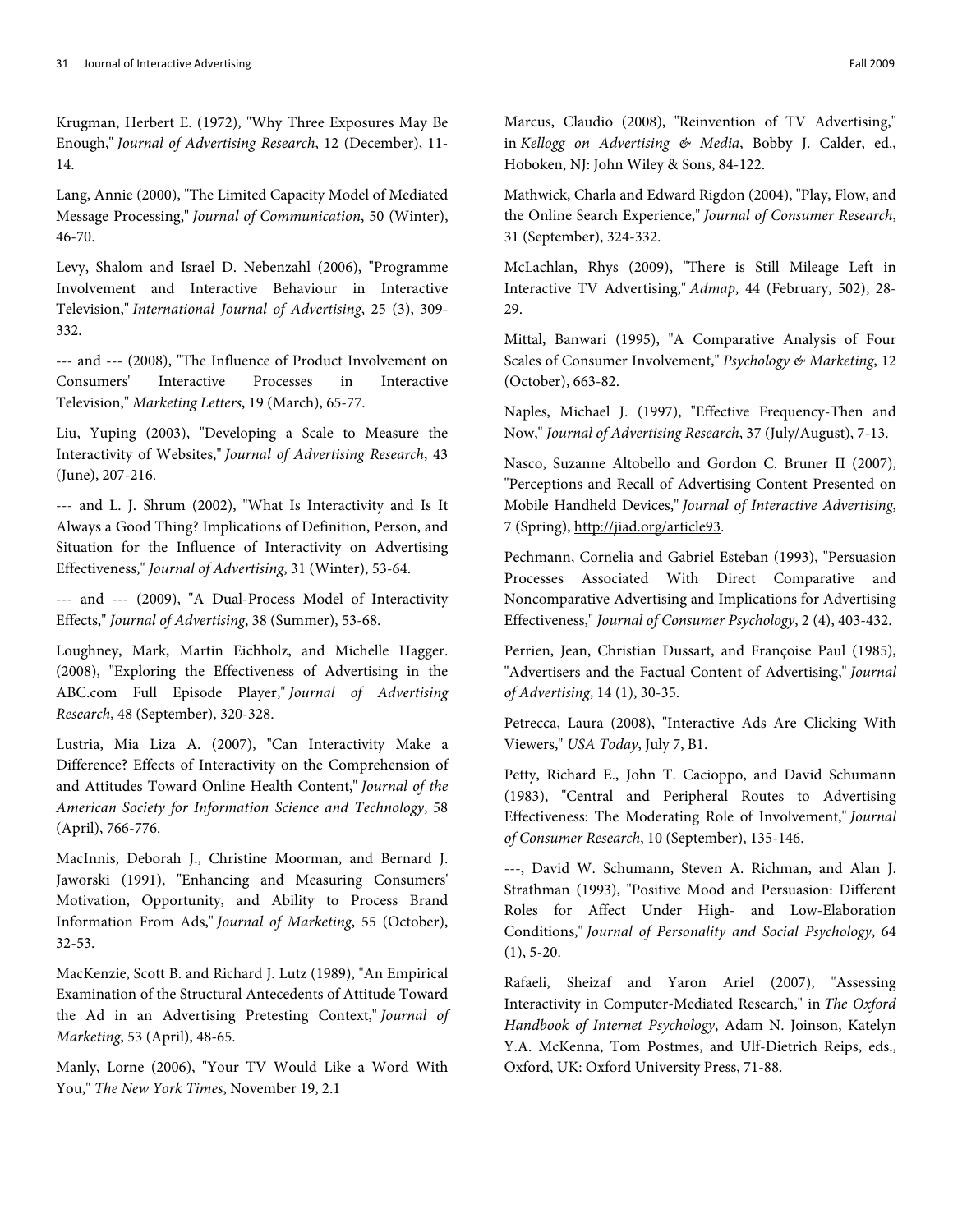Ravaja, Niklas (2004), "Effects of Image Motion on a Small Screen on Emotion, Attention, and Memory: Moving-Face Versus Static-Face Newscaster," *Journal of Broadcasting & Electronic Media*, 48 (March), 108-133.

Reading, Nicholas, Steven Bellman, Duane Varan, and Hume Winzar (2006), "Effectiveness of Telescopic Advertisements Delivered via Personal Video Recorders," *Journal of Advertising Research*, 46 (June), 217-27.

Richins, Marsha L. and Peter H. Bloch (1986), "After the New Wears Off: The Temporal Context of Product Involvement," *Journal of Consumer Research*, 13 (September), 280-285.

Rogers, Everett M. (1986), *Communication Technology: The New Media in Society*, New York: The Free Press.

Rossiter, John R. and Larry Percy (1997), *Advertising Communications and Promotion Management*, 2nd ed., New York: McGraw-Hill.

Rothschild, Michael L. (1979), "Advertising Strategies for High and Low Involvement Situations," in *Attitude Research Plays for High Stakes*, J. C. Maloney and B. Silverman, eds., Chicago, IL: American Marketing Association, 74-93.

Schaffer, Lemuel C. and Michael J. Hannafin (1986), "The Effects of Progressive Interactivity on Learning From Interactive Video," *Educational Communication and Technology*, 34 (Summer), 89-96.

Schechner, Sam and Vishesh Kumar (2009), "Cable Firms Look to Offer TV Programs Online," *The Wall Street Journal*, February 20, B1.

Schreiber, Michael (2008), "Making TV a Two-Way Street: Changing Viewer Engagement Through Interaction," in *Kellogg on Advertising & Media*, Bobby J. Calder, ed., Hoboken, NJ: John Wiley & Sons, 37-55.

Schweda, Anika, Steven Bellman, and Duane Varan (2005), "Country Differences in Technology Experience: The Effect of Teletext on iTV Adoption in the United Kingdom," in *Proceedings of the 2005 Australia and New Zealand Academy of Management Conference (ANZMAC 2005)*, Sharon Purchase, ed., Perth, Australia: ANZMAC, 297-302.

Sicilia, Maria, Salvador Ruiz, and Jose L. Munuera (2005), "Effects of Interactivity in a Web Site: The Moderating Effect of Need for Cognition," *Journal of Advertising,* 34 (Fall), 31-45.

Singh, Mandeep, Siva K. Balasubramanian, and Goutam Chakraborty (2000), "A Comparative Analysis of Three Communication Formats: Advertising, Infomercial, and Direct Experience," *Journal of Advertising*, 29 (Winter), 59-75.

Singh, Surendra N. and Catherine A. Cole (1993), "The Effects of Length, Content, and Repetition on Television Commercial Effectiveness," *Journal of Marketing Research*, 30 (February), 91-104.

Sky Media (2009), "Interactive Products and Costs," [http://www.skymedia.co.uk/Advertising/TV/products](http://www.skymedia.co.uk/Advertising/TV/products-and-costs.aspx)[and-costs.aspx.](http://www.skymedia.co.uk/Advertising/TV/products-and-costs.aspx)

Sohn, Dongyoung, Cunhyeong Ci, and Byung-Kwan Lee (2007), "The Moderating Effects of Expectation on the Patterns of the Interactivity-Attitude Relationship," *Journal of Advertising*, 36 (Fall), 109-119.

-- and Byung-Kwan Lee (2005), "Dimensions of Interactivity: Differential Effects of Social and Psychological Factors," *Journal of Computer-Mediated Communication*, 10 (3),<http://jcmc.indiana.edu/vol10/issue3/sohn.html>.

Song, Ji Hee and George M. Zinkhan (2008), "Determinants of Perceived Web Site Interactivity," *Journal of Marketing*, 72 (March), 99-113.

Sundar, S. Shyam, Sriram Kalyanaraman, and Justin Brown (2003), "Explicating Web Site Interactivity: Impression Formation Effects in Political Campaign Sites," *Communication Research,* 30 (February), 30-59.

--- and Jinhee Kim (2005), "Interactivity and Persuasion: Influencing Attitudes with Information and Involvement," *Journal of Interactive Advertising*, 5 (Spring),<http://jiad.org/article59>.

Terry, W. Scott (2005), "Serial Position Effects in Recall of Television Commercials," *Journal of General Psychology*, 132 (2), 151-163.

Tremayne, Mark (2005), "Lessons Learned from Experiments with Interactivity on the Web," *Journal of Interactive Advertising*, 5 (Spring), [http://jiad.org/article62.](http://jiad.org/article62)

Wu, Guohua (2005), "The Mediating Role of Perceived Interactivity in the Effect of Actual Interactivity on Attitude toward the Website," *Journal of Interactive Advertising*, 5 (Spring),<http://jiad.org/article61>.

Yang, Shu-Chen, Wan-Chiao Hung, Kai Sung, and Cheng-Kiang Farn (2006), "Investigating Initial Trust Toward E-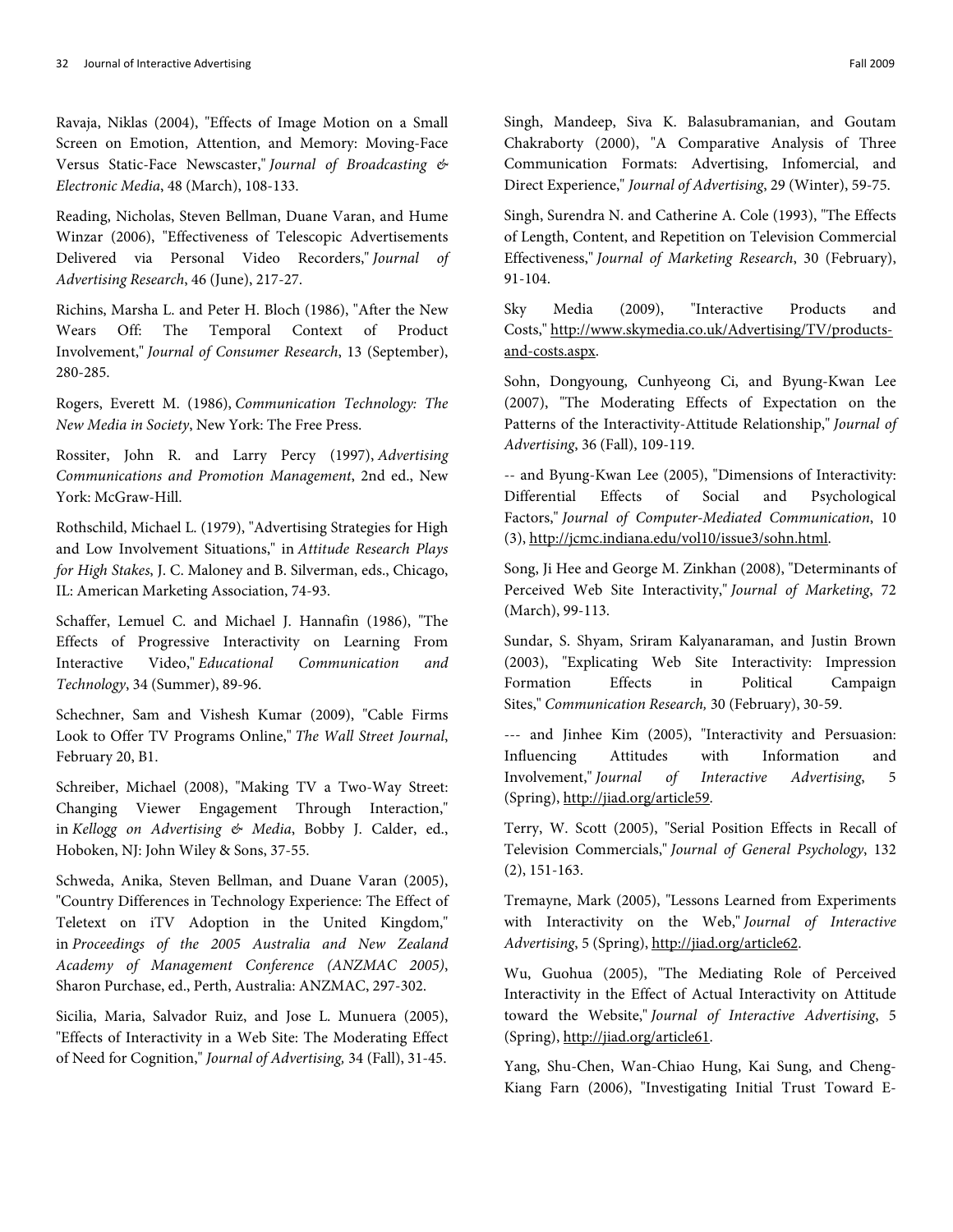Tailers from the Elaboration Likelihood Model Perspective," *Psychology & Marketing*, 23 (May), 429-445.

(December), 341-352. Yeung, Alexander Seeshing, Putai Jin, and John Sweller (1997), "Cognitive Load and Learner Expertise: Split-Attention and Redundancy Effects in Reading with Explanatory Notes," *Contemporary Educational Psychology*, 23 (January), 1- 21.

### **APPENDIX 1: Example Impulse Response Ad**



## **APPENDIX 2: Example Microsite/DAL (Dedicated Advertiser Location) Ad**



Zaichkowsky, Judith Lynne (1985), "Measuring the Involvement Construct," *Journal of Consumer Research*, 12

Zajonc, Robert B. (1968), "Attitudinal Effects of Mere Exposure," *Journal of Personality and Social Psychology*, 9 (June), 1-27.